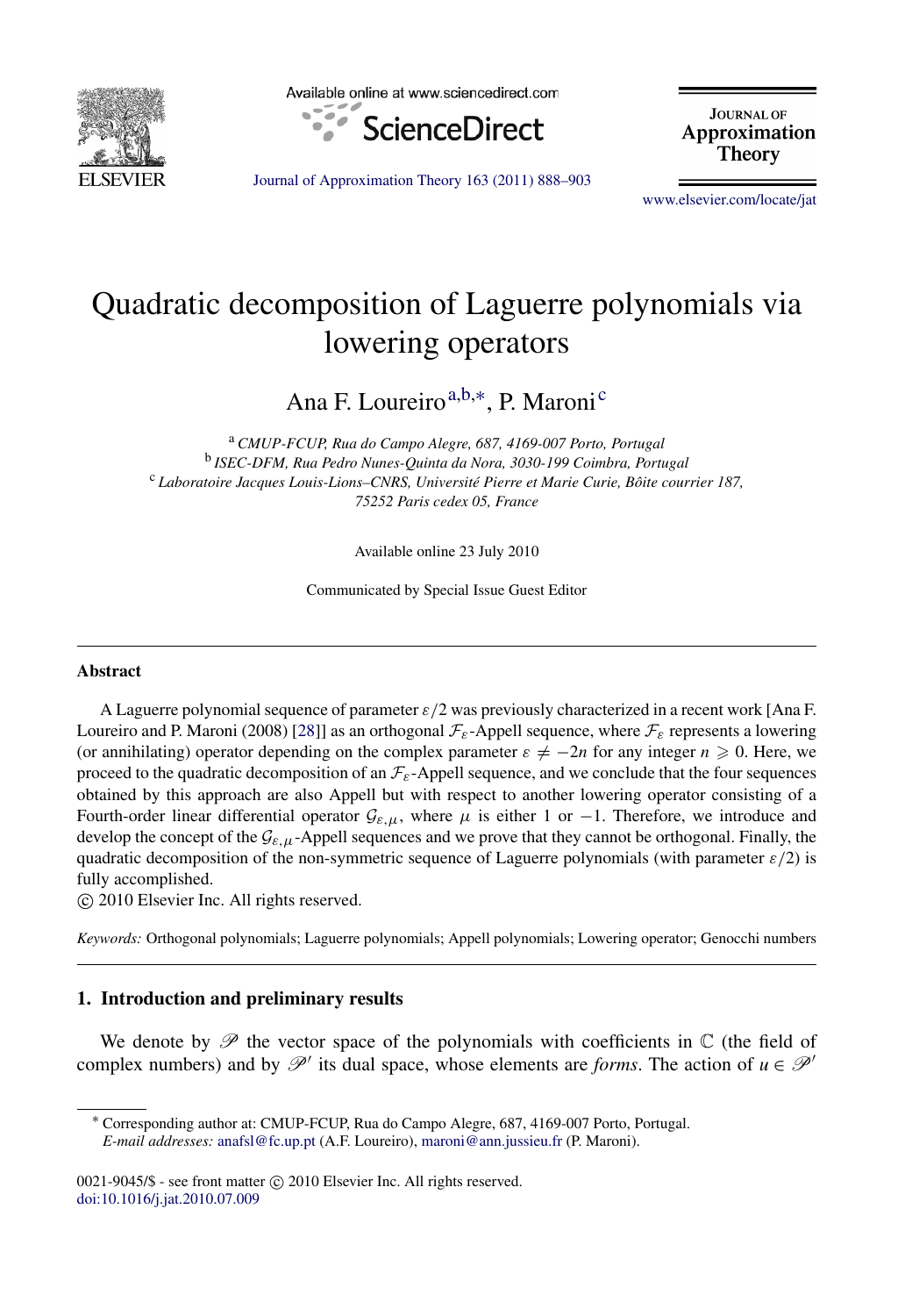on  $f \in \mathcal{P}$  is denoted as  $\langle u, f \rangle$ . In particular, we denote by  $(u)_n := \langle u, x^n \rangle, n \ge 0$ , the moments of *u*. A linear operator  $T : \mathscr{P} \to \mathscr{P}$  has a transpose  ${}^{t}T : \mathscr{P}' \to \mathscr{P}'$  defined by

<span id="page-1-2"></span>
$$
\langle f'(u), f \rangle = \langle u, T(f) \rangle, \quad u \in \mathcal{P}', \ f \in \mathcal{P}.
$$
 (1.1)

For example, for any form *u*, any polynomial *g*, let  $Du = u'$  and *gu* be the forms defined as usually

$$
\langle u', f \rangle := -\langle u, f' \rangle, \qquad \langle gu, f \rangle := \langle u, gf \rangle,
$$

where *D* is the derivative operator.

Let  ${B_n}_{n \geq 0}$  is a sequence of monic polynomials with deg  $B_n = n, n \geq 0$  (monic polynomial sequence: MPS) and let  $\{u_n\}_{n\geq 0}$  be the corresponding dual sequence,  $u_n \in \mathcal{P}'$ , defined by  $\langle u_n, P_k \rangle := \delta_{n,k}, n, k \geq 0$  (where  $\delta_{n,k}$  represents the Kronecker symbol). We recall from [\[31\]](#page-14-1), that any form  $u \in \mathcal{P}'$  may be represented through

$$
u = \sum_{n\geqslant 0} \langle u, B_n \rangle u_n. \tag{1.2}
$$

A form *u* is said to be *regular* whenever there is a MPS  ${B_n}_{n \ge 0}$  such that  $\langle u, B_n B_m \rangle = k_n \delta_{n,m}$ with  $k_n \neq 0$  for any  $n, m \geq 0$ . In this case,  ${B_n}_{n \geq 0}$  is called a monic orthogonal polynomial sequence—hereafter MOPS—and it is also characterized by

<span id="page-1-4"></span><span id="page-1-3"></span>
$$
\begin{cases} B_0(x) = 1; & B_1(x) = x - \beta_0 \\ B_{n+2}(x) = (x - \beta_{n+1})B_{n+1}(x) - \gamma_{n+1}B_n(x), & n \ge 0, \end{cases}
$$
(1.3)

$$
u_n = \left(\langle u_0, B_n^2 \rangle\right)^{-1} B_n u_0, \quad n \geq 0,
$$
\n(1.4)

where  $\{u_n\}_{n\geq 0}$  represents the corresponding dual sequence and  $(\beta_n, \gamma_{n+1})_{n\geq 0}$  are known as the recurrence coefficients with  $\gamma_{n+1} \neq 0$ ,  $n \geq 0$ .

When  $u \in \mathcal{P}'$  is regular, let  $\Phi$  be a polynomial such that  $\Phi u = 0$ ; then,  $\Phi = 0$ , [\[32\]](#page-14-2).

Entailed in the problem of the symmetrization of sequences of polynomials, comes out the quadratic decomposition (as well as the cubic decomposition) of a polynomial sequence. Within this context, many authors have dealt with symmetrization problems of orthogonal polynomial sequences. Among them we quote  $[4,12-15,18,24,30,33]$  $[4,12-15,18,24,30,33]$  $[4,12-15,18,24,30,33]$  $[4,12-15,18,24,30,33]$  $[4,12-15,18,24,30,33]$  $[4,12-15,18,24,30,33]$ . More specifically, in  $[12,13,15]$  $[12,13,15]$  $[12,13,15]$  a symmetric orthogonal polynomial sequence is decomposed into two nonsymmetric sequences. A generalisation of this idea was revealed in [\[30,](#page-14-7)[33\]](#page-14-8): to a given MPS  ${B_n}_{n \geq 0}$ , we associate two other MPS,  $\{P_n\}_{n\geq 0}$  and  $\{R_n\}_{n\geq 0}$ , and two sequences of polynomials,  $\{a_n\}_{n\geq 0}$  and  $\{b_n\}_{n\geq 0}$ , such that

$$
B_{2n}(x) = P_n(x^2) + x a_{n-1}(x^2), \quad n \ge 0,
$$
\n(1.5)

<span id="page-1-1"></span><span id="page-1-0"></span>
$$
B_{2n+1}(x) = b_n(x^2) + x R_n(x^2), \quad n \ge 0
$$
\n(1.6)

where  $0 \leq \deg a_n$ ,  $\deg b_n \leq n$  for any integer  $n \geq 0$  and  $a_{-1}(\cdot) = 0$ , [\[15](#page-14-10)[,30\]](#page-14-7). Under the assumption that  ${B_n}_{n \geq 0}$  is orthogonal, it is not possible to conclude that  ${P_n}_{n \geq 0}$  and  ${R_n}_{n \geq 0}$ are also orthogonal, up to some supplementary conditions. For instance,  $a_n = 0 = b_n, n \ge 0$ , if and only if the MPS  ${B_n}_{n \geq 0}$  is symmetric (that is  $B_n(-x) = (-1)^n B_n(x)$ ,  $n \geq 0$ ) and its orthogonality supplies the orthogonality of both sequences  ${P_n}_{n\geq 0}$  and  ${R_n}_{n\geq 0}$  [\[30\]](#page-14-7).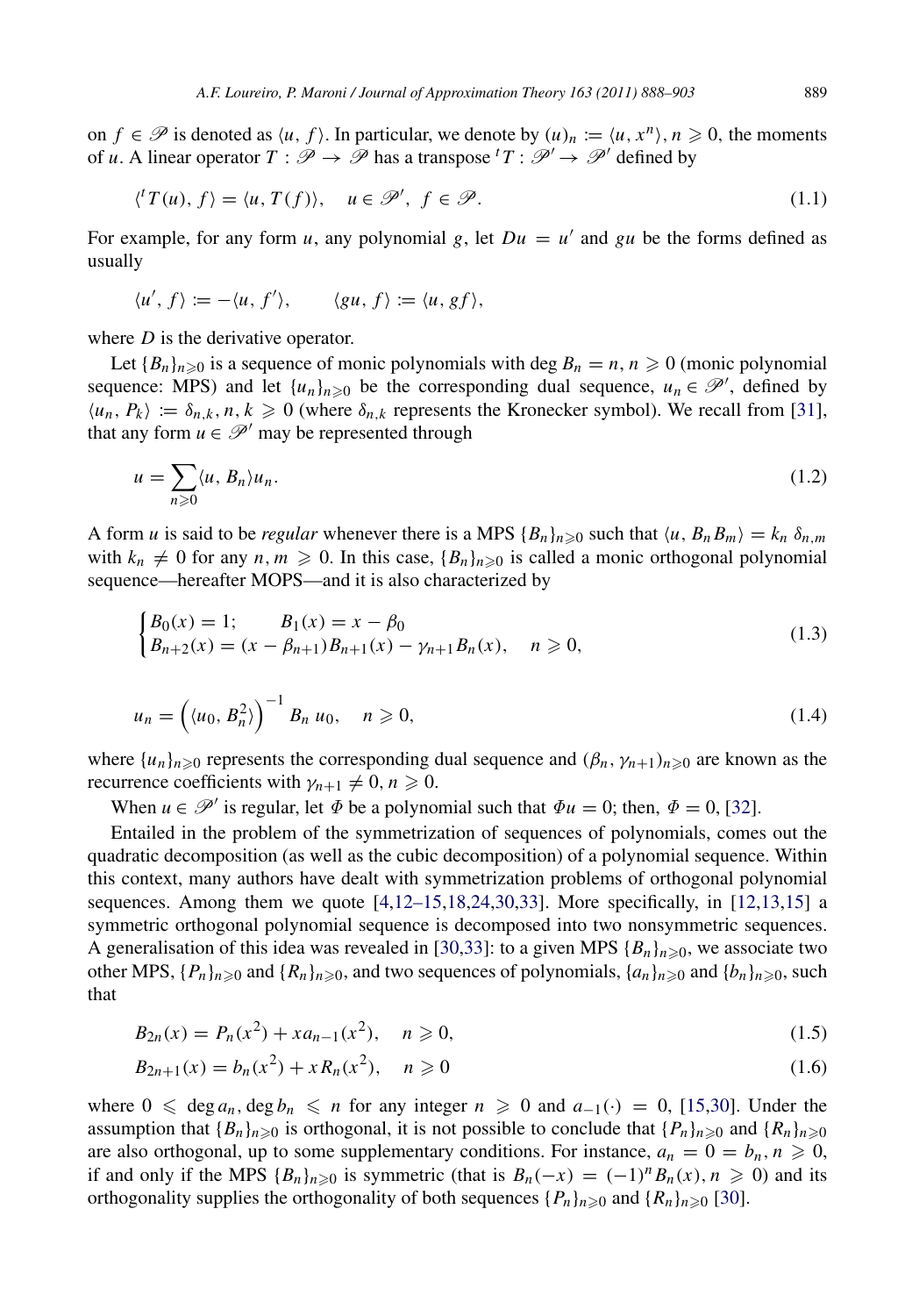Recently, in [\[28\]](#page-14-0), the two authors have proceeded to the quadratic decomposition (hereafter QD) of an *Appell polynomial sequence* (that is, a MPS  ${B_n}_{n \geq 0}$  such that  $B_n(\cdot) = (n +$  $1)^{-1}B'_{n+1}(\cdot), n \ge 0$  [\[3\]](#page-14-11). The four associated sequences obtained by this approach are also Appell sequences but with respect to another differential operator:

<span id="page-2-0"></span>
$$
\mathcal{F}_{\varepsilon} := 2DxD + \varepsilon D = 2xD^2 + (2+\varepsilon)D,\tag{1.7}
$$

where  $\varepsilon$  is either 1 or -1, and  $D := \frac{d}{dx}$ . This operator  $\mathscr{F}_{\varepsilon}$ , as well as the differential operator *D*, decreases in one unit the degree of a polynomial. They are indeed simple examples of the socalled *lowering operators*: a linear mapping  $\mathcal O$  of  $\mathcal P$  into itself is called *lowering operator* when  $\mathcal{O}(1) = 0$  and deg( $\mathcal{O}(x^n)$ ) = *n* − 1, *n*  $\geq$  1. The Appell character of a PS may be generalised in a natural way to other *lowering operators*  $\mathcal O$  rather than  $D$ .

**Definition 1.1.** A MPS  ${B_n}_{n=0}$  is called an  $\mathcal{O}$ -Appell sequence with respect to a lowering (or annihilating) operator  $\mathcal{O}$  if  $B_n(\cdot) = B_n^{[1]}(\cdot, \mathcal{O})$ : for any integer  $n \ge 0$ , with

<span id="page-2-4"></span>
$$
B_n^{[1]}(x; \mathcal{O}) := \rho_n(\mathcal{O}B_{n+1})(x), \quad n \geq 0,
$$

where  $\rho_n \in \mathbb{C} - \{0\}$ ,  $n \geq 0$ , is chosen for making  $B_n^{[1]}(x; \mathcal{O})$  monic [\[7](#page-14-12)[,8\]](#page-14-13).

This concept is not new. As a matter of fact some authors have considered Appell sequences with respect to other operators like the *q*-derivative [\[38\]](#page-15-0), operators reducing or augmenting the degree of a polynomial by *k* units, with  $k \ge 1$ . Among them we quote [\[10](#page-14-14)[,11,](#page-14-15)[16,](#page-14-16)[17,](#page-14-17)[25,](#page-14-18)[26\]](#page-14-19). However, such considerations are not useful here.

The primary purpose of this work is to characterize the four sequences associated with the QD of an  $\mathcal{F}_{\varepsilon}$ -Appell sequence, in which  $\mathcal{F}_{\varepsilon}$  is the operator given in [\(1.7\)](#page-2-0) with  $\varepsilon \neq -2n, n \geq 1$ . First, in Section [2,](#page-2-1) we show that the four polynomial sequences obtained by this approach are also Appell sequences with respect to a fourth-order linear differential operator, denoted by  $\mathcal{G}_{\epsilon,\mu}$ , where  $\mu$  is either 1 or −1. Subsequently, regarding a more accurate information about the arisen  $\mathscr{G}_{\varepsilon,\mu}$ -Appell sequences, in Section [3](#page-6-0) we study these MPS through a functional point of view, where the range for the parameter  $\mu$  was broadened to a subset of  $\mathbb C$  (the set of complex numbers) satisfying [\(3.3\).](#page-6-1) The unique *D*-Appell and  $\mathcal{F}_{\varepsilon}$ -Appell orthogonal sequences are, respectively, the Hermite (a result given by Angelescu [\[2\]](#page-13-0) and later on by other authors [\[13](#page-14-9)[,36\]](#page-15-1) but further references may be found in [\[1\]](#page-13-1)) and the Laguerre polynomial sequences of parameter  $\varepsilon/2$ , up to a linear change of variable (achieved in [\[28\]](#page-14-0)). However, in Section [4](#page-8-0) we conclude that a  $\mathscr{G}_{\varepsilon,\mu}$ -Appell sequence cannot be orthogonal. In spite of this negative result, in the last section we successfully reach the complete description of the QD of the nonsymmetric sequence of Laguerre polynomials, by means of the *Genocchi numbers*.

### <span id="page-2-1"></span>2. The quadratic decomposition of  $\mathscr{F}_\varepsilon$ -Appell sequences

Pursuing the idea of the quadratic decomposition of an Appell sequence, we explore the  $\mathscr{F}_{\varepsilon}$ -Appell sequences. To accomplish so, it is useful to summarize some properties of the operator  $\mathscr{F}_{\varepsilon}$ ; namely for any  $f, g \in \mathscr{P}$ , we have

<span id="page-2-2"></span>
$$
\mathcal{F}_{\varepsilon}(f(x)g(x)) = f(x)\mathcal{F}_{\varepsilon}(g(x)) + g(x)\mathcal{F}_{\varepsilon}(f(x)) + 4xf'(x)g'(x),
$$
  

$$
\mathcal{F}_{\varepsilon}(f(t^2))(x) = x\{8x^2 f''(x^2) + 2(4+\varepsilon)f'(x^2)\},
$$
\n(2.1)

<span id="page-2-3"></span>
$$
\mathcal{F}_{\varepsilon}(tf(t^2))(x) = x^2 \{8x^2 f''(x^2) + 2(8+\varepsilon)f'(x^2)\} + (2+\varepsilon)f(x^2). \tag{2.2}
$$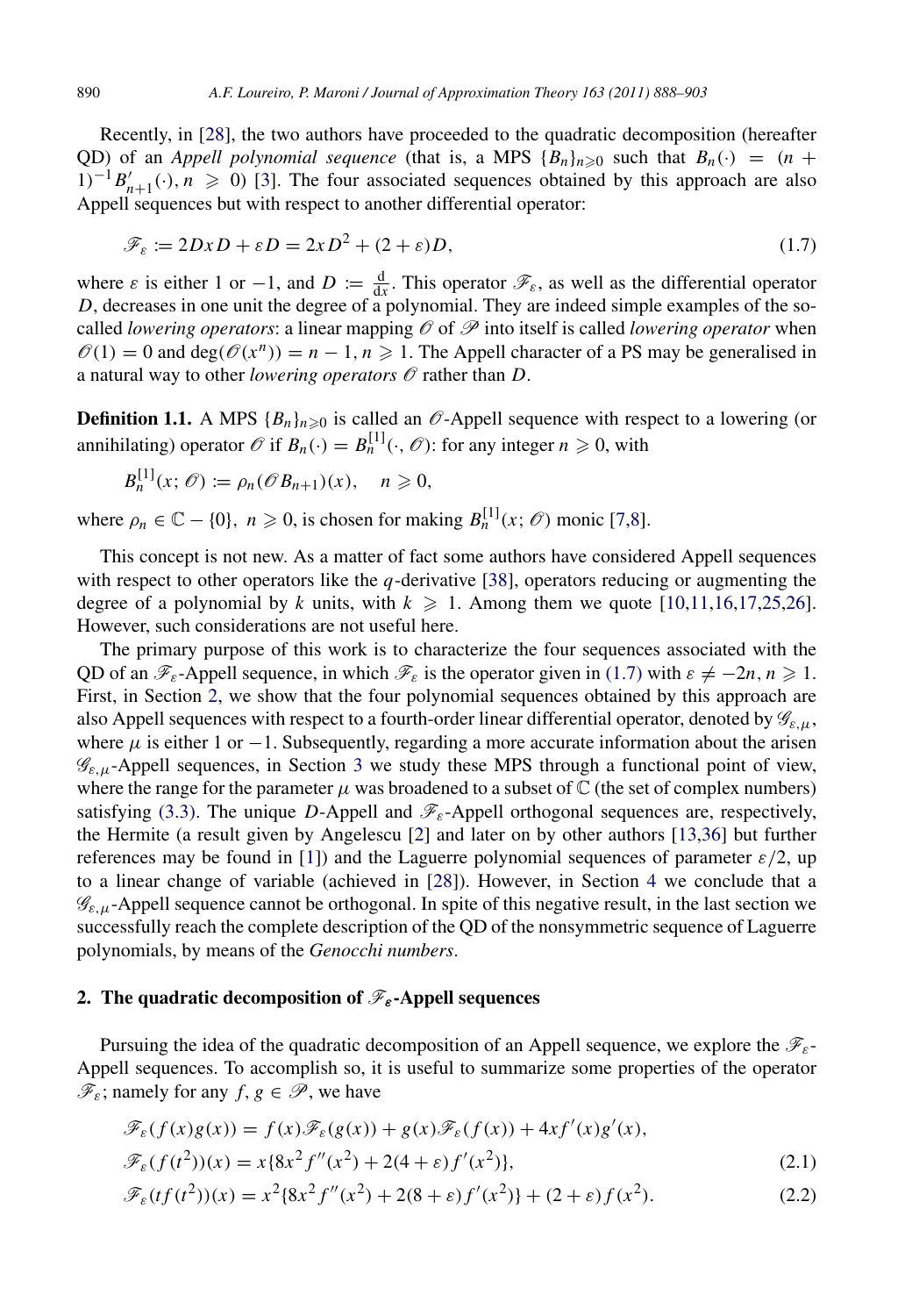<span id="page-3-12"></span>**Theorem 2.1.** *Consider the QD of a monic sequence*  ${B_n}_{n \geq 0}$  *as in* [\(1.5\)](#page-1-0)–[\(1.6\)](#page-1-1)*. If*  ${B_n}_{n \geq 0}$  *is an*  $\mathscr{F}_{\varepsilon}$ -Appell sequence with  $\varepsilon \neq -2(n+1), n \geq 0$ , then the four sequences  $\{P_n\}_{n \geq 0}$ ,  $\{R_n\}_{n \geq 0}$  ${a_n}_{n\geq 0}$  *and*  ${b_n}_{n\geq 0}$  *satisfy* 

<span id="page-3-5"></span>
$$
P_n(x) = \frac{1}{\eta_{n+1}(\varepsilon, -1)} (\mathcal{G}_{\varepsilon, -1} P_{n+1})(x), \quad n \ge 0,
$$
\n(2.3)

<span id="page-3-2"></span>
$$
R_n(x) = \frac{1}{\eta_{n+1}(\varepsilon, 1)} (\mathcal{G}_{\varepsilon, 1} R_{n+1})(x), \quad n \ge 0,
$$
\n(2.4)

<span id="page-3-11"></span>
$$
a_n(x) = \frac{1}{\eta_{n+2}(\varepsilon, -1)} (\mathcal{G}_{\varepsilon, 1} a_{n+1})(x), \quad n \ge 0,
$$
\n(2.5)

<span id="page-3-10"></span>
$$
b_n(x) = \frac{1}{\eta_{n+1}(\varepsilon, 1)} (\mathcal{G}_{\varepsilon, -1} b_{n+1})(x), \quad n \ge 0,
$$
\n(2.6)

*where the operators*  $\mathcal{G}_{\varepsilon,1}$  *and*  $\mathcal{G}_{\varepsilon,-1}$  *and the nonzero sequences*  $\{\eta_{n+1}(\varepsilon,1)\}_{n\geq 0}$  *and*  $\{\eta_{n+1}(\varepsilon,1)\}_{n\geq 0}$ (ε, −1)}*n*⩾<sup>0</sup> *are respectively given by*

<span id="page-3-6"></span><span id="page-3-3"></span>
$$
\mathcal{G}_{\varepsilon,1} = (4DxD + \varepsilon D)(2xD + \mathbb{I})(4xD + (2+\varepsilon)D)
$$
\n(2.7)

$$
\mathcal{G}_{\varepsilon, -1} = (4DxD + \varepsilon D)(2xD - \mathbb{I})(4xD - (2 - \varepsilon)D)
$$
\n(2.8)

*and*

<span id="page-3-4"></span>
$$
\eta_{n+1}(\varepsilon, 1) = (n+1)(4(n+1)+\varepsilon)(2n+3)[2(2n+3)+\varepsilon], \quad n \ge 0,
$$
\n(2.9)

<span id="page-3-7"></span>
$$
\eta_{n+1}(\varepsilon, -1) = (n+1)(4(n+1) + \varepsilon)(2n+1)[2(2n+1) + \varepsilon], \quad n \ge 0,
$$
\n(2.10)

*where*  $D := \frac{d}{dx}$  and  $\mathbb{I}$  *represents the identity on*  $\mathscr{P}$ *.* 

**Proof.** Consider  $\rho_{n+1} = (n+1)(2(n+1)+\varepsilon)$ . Operating with  $\mathcal{F}_{\varepsilon}$  on both members of [\(1.5\)](#page-1-0) and [\(1.6\)](#page-1-1) with *n* replaced by  $n + 1$ , then, under the assumption and by virtue of [\(2.1\)](#page-2-2)[–\(2.2\),](#page-2-3) we obtain

$$
\rho_{2n+2}\{b_n(x^2) + xR_n(x^2)\} = x\{2(4+\varepsilon)P'_{n+1}(x^2) + 8x^2P''_{n+1}(x^2)\} + (2+\varepsilon)a_n(x^2) \n+ 2(8+\varepsilon)x^2a'_n(x^2) + 8x^4a''_n(x^2), \quad n \ge 0, \n\rho_{2n+1}\{P_n(x^2) + xa_{n-1}(x^2)\} = x\{2(4+\varepsilon)b'_n(x^2) + 8x^2b''_n(x^2)\} + (2+\varepsilon)R_n(x^2) \n+ 2(8+\varepsilon)x^2R'_n(x^2) + 8x^4R''_n(x^2), \quad n \ge 0,
$$

which consists of polynomials with only even or odd powers. As a result, we necessarily obtain

<span id="page-3-0"></span>
$$
\rho_{2n+2}R_n(x) = \{2(4+\varepsilon)D + 8xD^2\}(P_{n+1}(x)), \quad n \ge 0,
$$
\n(2.11)

<span id="page-3-1"></span>
$$
\rho_{2n+1}P_n(x) = \{(2+\varepsilon)\mathbb{I} + 2(8+\varepsilon)xD + 8x^2D^2\}(R_n(x)), \quad n \ge 0,
$$
\n(2.12)

<span id="page-3-8"></span>
$$
\rho_{2n+2}b_n(x) = \{(2+\varepsilon)\mathbb{I} + 2(8+\varepsilon)xD + 8x^2D^2\}(a_n(x)), \quad n \ge 0,
$$
\n(2.13)

<span id="page-3-9"></span>
$$
\rho_{2n+1}a_{n-1}(x) = \{2(4+\varepsilon)D + 8xD^2\}(b_n(x)), \quad n \ge 0.
$$
\n(2.14)

Operating with the equalities [\(2.11\)](#page-3-0) and [\(2.12\),](#page-3-1) we deduce

$$
\rho_{2n+2}\rho_{2n+3}R_n(x) = \{2\varepsilon D + 8DxD\} \cdot \{(2+\varepsilon)\mathbb{I} + 2(4+\varepsilon)xD + 8xDxD\}(R_{n+1}(x)),
$$
  
\n
$$
n \ge 0,
$$
  
\n
$$
\rho_{2n+1}\rho_{2n+2}P_n(x) = \{(2+\varepsilon)\mathbb{I} + 2(8+\varepsilon)xD + 8x^2D^2\} \cdot \{2(4+\varepsilon)D + 8xD^2\}
$$
  
\n
$$
\times (P_{n+1}(x)), \quad n \ge 0.
$$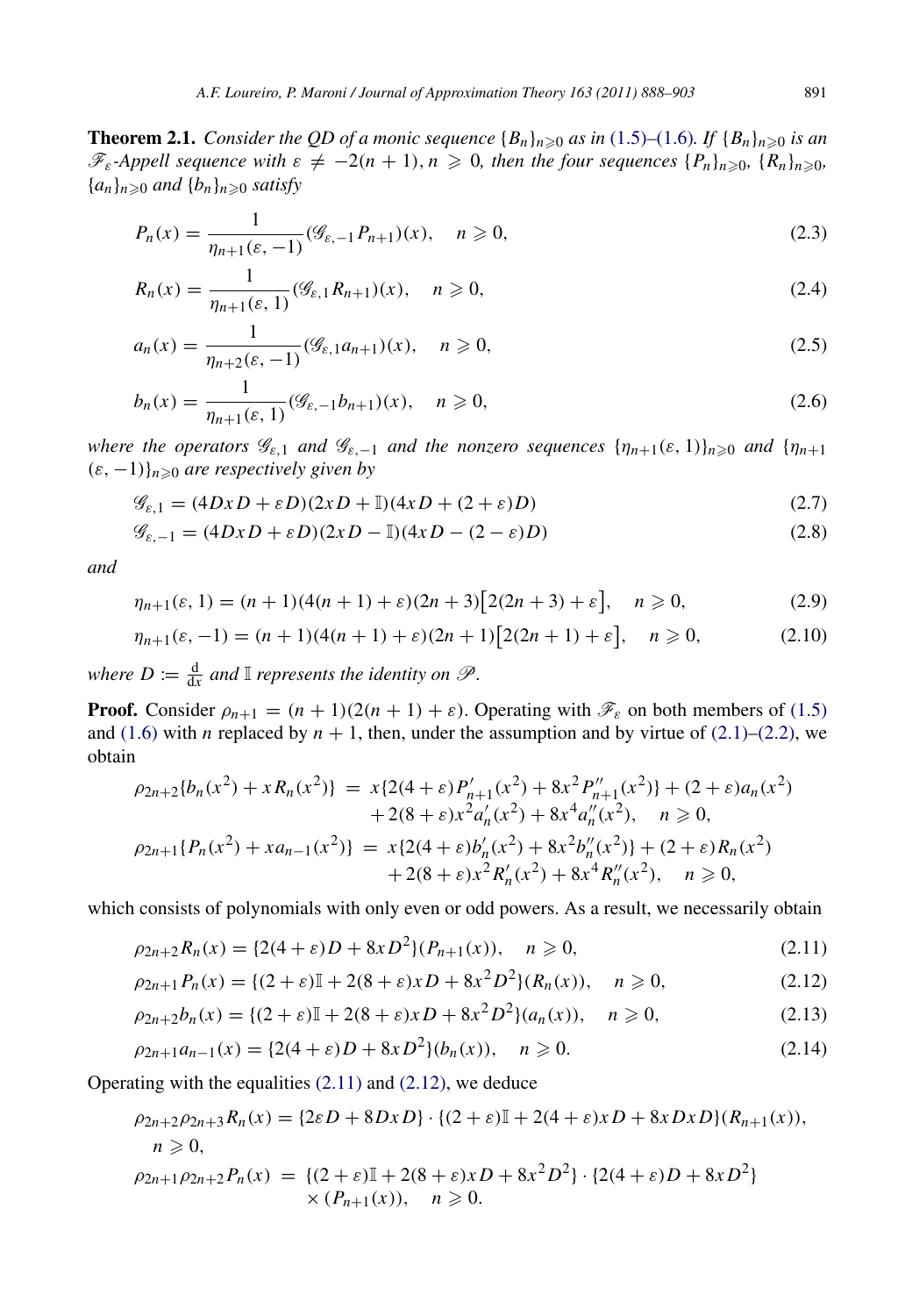Using the identities

<span id="page-4-0"></span>
$$
Dx = xD - \mathbb{I};
$$
  $x^2D^2 = xDxD - xD$  and  $x^2D^2 = DxDx - 3Dx + 2\mathbb{I}$  (2.15)

in the right-hand side of the first and second previous relations respectively, we obtain

$$
\rho_{2n+2}\rho_{2n+3}R_n(x) = \{2\varepsilon D + 8DxD\} \cdot \{(2+\varepsilon)\mathbb{I} + 2(4+\varepsilon)xD + 8xDxD\}(R_{n+1}(x)),
$$
  
\n
$$
n \ge 0,
$$
  
\n
$$
\rho_{2n+1}\rho_{2n+2}P_n(x) = \{(2-\varepsilon)\mathbb{I} - 2(4-\varepsilon)Dx + 8DxDx\} \cdot \{2\varepsilon D + 8DxD\}(P_{n+1}(x)),
$$
  
\n
$$
n \ge 0,
$$

which correspond to  $(2.4)$ , under the definitions  $(2.7)$  and  $(2.9)$ , and to  $(2.3)$  under the definitions  $(2.8)$  and  $(2.10)$ , respectively.

Likewise, by means of simple manipulations, the system of equalities [\(2.13\)](#page-3-8) and [\(2.14\)](#page-3-9) gives rise to another system of two equalities: one involving exclusively elements of the set of polynomials  ${b_n}_{n \geq 0}$  and the other having only elements of the set of polynomials  ${a_n}_{n \geq 0}$ , which, on account of the identities  $(2.15)$ , may be transformed into the following equalities:

<span id="page-4-2"></span><span id="page-4-1"></span>
$$
\rho_{2n+2}\rho_{2n+3}b_n(x) = \{(2 - \varepsilon)\mathbb{I} - 2(4 - \varepsilon)Dx + 8DxDx\} \cdot \{2\varepsilon D + 8DxD\}(b_{n+1}(x)),n \ge 0,
$$
\n(2.16)  
\n
$$
\rho_{2n+1}\rho_{2n+2}a_{n-1}(x) = \{2\varepsilon D + 8DxD\} \cdot \{(2 + \varepsilon)\mathbb{I} + 2(4 + \varepsilon)xD + 8xDxD\}(a_n(x)),n \ge 0,
$$
\n(2.17)

where  $a_{-1}(\cdot) = 0$ . The relation [\(2.16\)](#page-4-1) provides [\(2.6\),](#page-3-10) whereas the relation [\(2.17\)](#page-4-2) with *n* replaced by  $n + 1$  leads to [\(2.5\),](#page-3-11) under the definitions [\(2.7\)](#page-3-3)[–\(2.10\).](#page-3-7)  $\Box$ 

<span id="page-4-5"></span>More information about the polynomial sequences is provided in the next result.

**Proposition 2.1.** Let  ${B_n}_{n\geqslant0}$  be a  $\mathscr{F}_{\varepsilon}$ -Appell sequence and consider its QD according to [\(1.5\)](#page-1-0)–[\(1.6\)](#page-1-1)*. Then, either*  ${B_n}_{n\geqslant0}$  *is symmetric or there exists an integer*  $p \geqslant 0$  *such that*  $a_p(\cdot) \neq 0$  (respectively,  $b_p(\cdot) \neq 0$ ). In this case, we have

$$
a_n(x) = 0,
$$
  $b_n(x) = 0,$   $0 \le n \le p - 1,$  when  $p \ge 1,$  (2.18)

<span id="page-4-3"></span>
$$
a_{p+n}(x) = {n+p+1 \choose n} \frac{\left(p+\frac{3}{2}\right)_n \left(p+\frac{3}{2}+\frac{\varepsilon}{4}\right)_n (p+2+\frac{\varepsilon}{4})_n}{\left(\frac{3}{2}\right)_n \left(\frac{3}{2}+\frac{\varepsilon}{4}\right)_n (1+\frac{\varepsilon}{4})_n} a_p \widehat{a}_n(x),\tag{2.19}
$$

<span id="page-4-4"></span>
$$
b_{p+n}(x) = {n+p \choose n} \frac{\left(p+\frac{3}{2}\right)_n \left(p+\frac{3}{2}+\frac{\varepsilon}{4}\right)_n (p+1+\frac{\varepsilon}{4})_n}{\left(\frac{1}{2}\right)_n \left(\frac{1}{2}+\frac{\varepsilon}{4}\right)_n (1+\frac{\varepsilon}{4})_n} b_p \widehat{b}_n(x), \quad n \geqslant 0,
$$
 (2.20)

*where*  $\hat{a}_n$  *and*  $\hat{b}_n$  *are two monic polynomials fulfilling* deg  $\hat{a}_n(x) = n$ , deg  $\hat{b}_n(x) = n$ , for  $n \ge 0$ , *and*  $(y)_n = y(y + 1) \dots (y + n - 1)$ *: represents the Pochhammer symbol.* 

**Proof.** If  ${B_n}_{n \geq 0}$  is a symmetric sequence, then  $a_n(\cdot) = 0, n \geq 0$ , and also  $b_n(\cdot) = 0, n \geq 0$ . Conversely, if  $a_n(\cdot) = 0$ ,  $n \ge 0$  (respectively,  $b_n(\cdot) = 0$ ,  $n \ge 0$ ), then from [\(2.13\)](#page-3-8)  $b_n(\cdot) = 0$ ,  $n \ge 0$ 0 (respectively  $a_n(\cdot) = 0$ ,  $n \ge 0$ , from [\(2.14\)\)](#page-3-9).

When  ${B_n}_{n\geqslant0}$  is not a symmetric sequence, let  $p\geqslant0$  be the smallest integer such that  $a_p(\cdot) \neq 0$  and  $a_n(\cdot) = 0, 0 \leq n \leq p-1$  when  $p \geq 1$ . From [\(2.14\),](#page-3-9) we have  $b_n(\cdot) =$ constant =  $b_n$ ,  $0 \le n \le p$  and by virtue of [\(2.13\),](#page-3-8)  $b_n(\cdot) = 0$  for  $0 \le n \le p - 1$ ,  $\rho_{2p+2}b_p(x) = 0$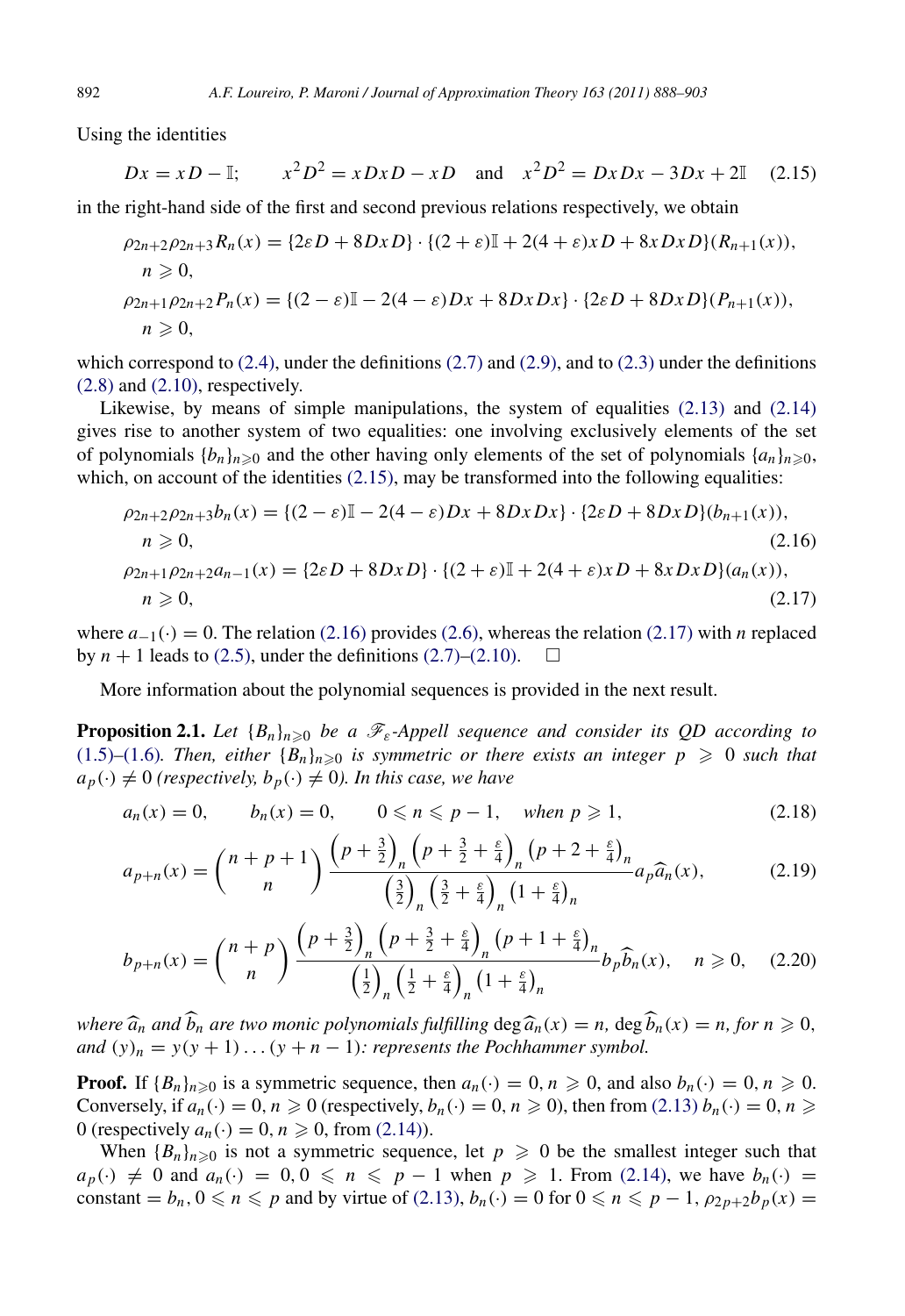$(2 + \varepsilon)a_p(x) + 2(8 + \varepsilon)xa'_p(x) + 8x^2a''_p(x)$ , which implies  $a_p(\cdot) = \text{constant} = a_p \neq 0$ . Thus,  $(2 + \varepsilon)a_p = \rho_{2p+2}b_p$ . Proceeding by finite induction, then, based on [\(2.13\)–](#page-3-8)[\(2.14\),](#page-3-9) we get  $deg(a_{n+p}) = n$  and  $deg(b_{n+p}) = n, n \ge 0$ . Therefore, we may consider two nonzero sequences  ${\lambda_n}_{n \geq 0}$  and  ${\mu_n}_{n \geq 0}$  such that

<span id="page-5-0"></span>
$$
a_{n+p}(x) = \lambda_n \widehat{a}_n(x) \quad \text{and} \quad b_{n+p}(x) = \mu_n \widehat{b}_n(x), \quad n \ge 0,
$$
\n(2.21)

where  $\hat{a}_n(\cdot)$  and  $\hat{b}_n(\cdot)$  represent two monic polynomials of degree  $n \ge 0$ ,  $\mu_0 = b_p$  and  $\lambda_0 = a_p$ . Replacing in [\(2.13\)](#page-3-8) and [\(2.14\)](#page-3-9) *n* by  $n + p$  and taking into account [\(2.21\),](#page-5-0) we obtain

$$
\rho_{2n+2p+2}\mu_n \widehat{b}_n(x) = (2+\varepsilon)\lambda_n \widehat{a}_n(x) + 2(8+\varepsilon)x\lambda_n \widehat{a}'_n(x) + 8x^2\lambda_n \widehat{a}''_n(x), \quad n \ge 0,
$$
  

$$
\rho_{2n+2p+1}\lambda_{n-1} \widehat{a}_{n-1}(x) = 2(4+\varepsilon)\mu_n \widehat{b}'_n(x) + 8x\mu_n \widehat{b}''_n(x), \quad n \ge 0.
$$

Therefore, the nonzero sequences  $\{\lambda_n\}_{n\geq 0}$  and  $\{\mu_n\}_{n\geq 0}$  satisfy the system

$$
\begin{cases}\n\rho_{2n+2p+2}\mu_n = 8\left(n+\frac{1}{2}\right)\left(n+\frac{1}{2}+\frac{\varepsilon}{4}\right)\lambda_n, & n \ge 0, \\
\rho_{2n+2p+1}\lambda_{n-1} = 8n\left(n+\frac{\varepsilon}{4}\right)\mu_n, & n \ge 0.\n\end{cases}
$$

Inasmuch as  $\rho_{n+1} = (n+1)(2(n+1) + \varepsilon), n \ge 0$ , this latter implies

$$
\lambda_n = {n+p+1 \choose n} \frac{\left(p+\frac{3}{2}\right)_n \left(p+\frac{3}{2}+\frac{\varepsilon}{4}\right)_n (p+2+\frac{\varepsilon}{4})_n}{\left(\frac{3}{2}\right)_n \left(\frac{3}{2}+\frac{\varepsilon}{4}\right)_n (1+\frac{\varepsilon}{4})_n} \lambda_0;
$$

$$
\mu_n = \frac{\left(n+\frac{1}{2}\right) \left(n+\frac{1}{2}+\frac{\varepsilon}{4}\right)}{\left(n+p+1\right) \left(n+p+1+\frac{\varepsilon}{4}\right)} \lambda_n, \quad n \geq 0,
$$

whence the result.  $\square$ 

The two MPS emerged with the QD of an  $\mathcal{F}_{\varepsilon}$ -Appell sequence, are also Appell sequences with respect to the lowering operators  $\mathcal{G}_{\varepsilon,1}$  and  $\mathcal{G}_{\varepsilon,-1}$ , in the light of [Definition 1.1.](#page-2-4) Analogously, on account of the relations  $(2.5)$ – $(2.6)$  and  $(2.19)$ – $(2.20)$  given in [Proposition 2.1,](#page-4-5) we may say that the sequences  $\{\widehat{a}_n\}_{n\geq 0}$  and  $\{b_n\}_{n\geq 0}$  are, respectively,  $\mathscr{G}_{\varepsilon,1}$  and  $\mathscr{G}_{\varepsilon,-1}$ -Appell. From this point on, we pose the problem of characterizing such Appell sequences with respect to these two arisen operators. To accomplish this goal, we will consider the more general operator

$$
\mathcal{G}_{\varepsilon,\mu} := (4DxD + \varepsilon D)(8(xD)^2 + 2\varepsilon xD + 2\mathbb{I} + \mu(8xD + \varepsilon\mathbb{I}))
$$

with the convention:  $(xD)^{k+1} = xD(xD)^k$  for any integer  $k \ge 0$ , which matches  $\mathscr{G}_{\varepsilon, -1}$  or  $\mathscr{G}_{\varepsilon, 1}$ as long as we consider  $\mu = -1$  or  $\mu = 1$ , respectively. Naturally, it is possible to express

<span id="page-5-1"></span>
$$
\mathcal{G}_{\varepsilon,\mu} := 32D(xD)^3 + 16\varepsilon D(xD)^2 + 2(4 + \varepsilon^2)DxD + 2\varepsilon D
$$
  
+  $\mu$ {32D(xD)<sup>2</sup> + 12\varepsilon DxD +  $\varepsilon^2 D$ }. (2.22)

The forthcoming developments will be made from a functional point of view, requiring the characterization of the associated dual sequence, which will be carried out in the next section.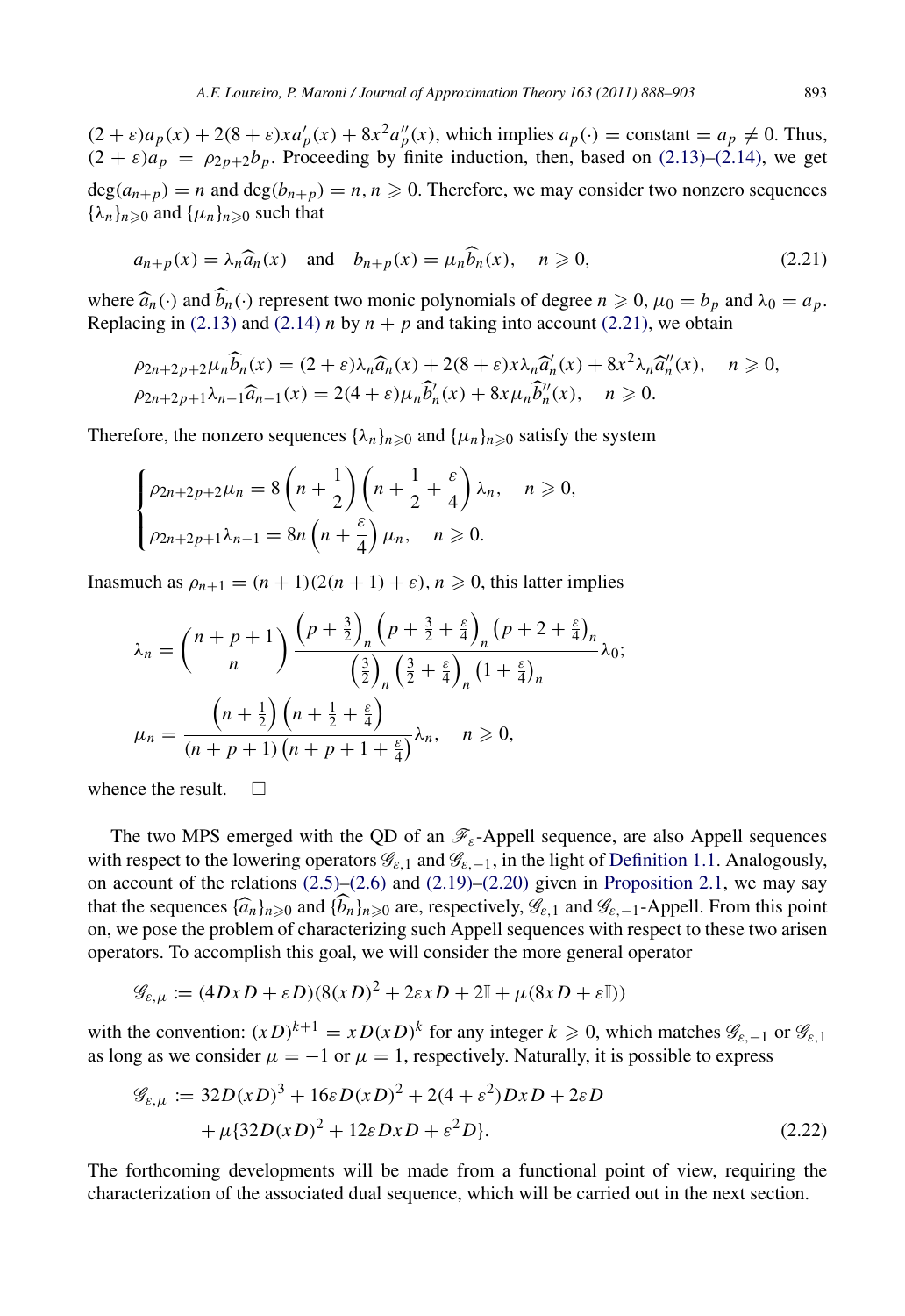# <span id="page-6-0"></span>3. The  $\mathscr{G}_{\varepsilon,\mu}$ -Appell sequences

Let  ${B_n}_{n \geq 0}$  be a MPS with dual sequence  ${u_n}_{n \geq 0}$ . Consider the sequence  ${B_n}^{\{1\}}(\cdot; \mathscr{G}_{\varepsilon,\mu})\}_{n \geq 0}$ given by

$$
B_n^{[1]}(x; \mathcal{G}_{\varepsilon,\mu}) = \frac{1}{\hat{\rho}_{n+1}} (\mathcal{G}_{\varepsilon,\mu} B_{n+1})(x), \quad n \ge 0,
$$
\n(3.1)

where  $\mathscr{G}_{\varepsilon,\mu}$  is given by [\(2.22\)](#page-5-1) and

<span id="page-6-2"></span>
$$
\widehat{\rho}_{n+1} := \widehat{\rho}_{n+1}(\varepsilon, \mu) = (n+1)(4(n+1) + \varepsilon)(2 + 2(n+1)(4(n+1) + \varepsilon) + (8 + 8n + \varepsilon)\mu)
$$
\n(3.2)

for  $n \ge 0$ . Necessarily the parameters  $\varepsilon$  and  $\mu$  must be chosen so that  $\hat{\rho}_{n+1} \ne 0$ , for all the integers  $n \geq 0$ ; therefore,  $\varepsilon$  and  $\mu$  are two complex parameters such that

<span id="page-6-1"></span>
$$
\varepsilon \neq -4(n+1)
$$
 and  $\mu \neq -\frac{2+2(n+1)(4n+4+\varepsilon)}{8(n+1)+\varepsilon}$ ,  $n \ge 0$ . (3.3)

Whenever  $\mu \in \{-1, 1\}$ , then  $\widehat{\rho}_{n+1}(\varepsilon, \mu)$  equals  $\eta_{n+1}(\varepsilon, \mu)$ , given by [\(2.9\)](#page-3-4)[–\(2.10\),](#page-3-7) for any integer  $n \geqslant 0$ .

Before characterizing  $\mathscr{G}_{\varepsilon,\mu}$ -Appell sequences, we must determine the dual sequence of  ${B_n^{[1]}}(\cdot;\mathscr{G}_{\varepsilon,\mu})\}_{n\geqslant0}$ , denoted as  ${u_n^{[1]}}(\mathscr{G}_{\varepsilon,\mu})\}_{n\geqslant0}$ . For this purpose, we need to know the transpose  ${}^t\mathscr{G}_{\varepsilon,\mu}$  defined according to [\(1.1\):](#page-1-2)

$$
\langle {}^{t} \mathscr{G}_{\varepsilon,\mu} u, f \rangle = \langle u, \mathscr{G}_{\varepsilon,\mu} f \rangle = \langle u, \{32D(xD)^{3} + 16(\varepsilon + 2\mu)D(xD)^{2} + 2(4 + \varepsilon^{2} + 6\varepsilon\mu)DxD + \varepsilon(2 + \varepsilon\mu)D\}f \rangle;
$$

therefore,

$$
{}^{t} \mathscr{G}_{\varepsilon,\mu} = 32D(xD)^{3} - 16(\varepsilon + 2\mu)D(xD)^{2} + 2(4 + \varepsilon^{2} + 6\varepsilon\mu)DxD - \varepsilon(2 + \varepsilon\mu)D.
$$

However, the convention on *D* (<sup>t</sup> *D* = −*D*) permits to write <sup>t</sup> $\alpha_v := (-1)^{v+1} D(xD)^v$ , with  $\alpha_v :=$  $D(xD)^{\nu}$ , leaving out a slight abuse of notation without consequence. Thus, <sup>t</sup> $\mathscr{G}_{\varepsilon,\mu} := \mathscr{G}_{-\varepsilon,-\mu}$  and  $\mathscr{G}_{\varepsilon,\mu}$  is defined on  $\mathscr{P}$  and  $\mathscr{P}'$ .

For the sequel, it is worth to express  $\mathscr{G}_{\varepsilon,\mu}$  in terms of  $x^k D^{k+1}$ : instead of  $D(xD)^k$ : (with  $k = 0, 1, 2, 3$ . Based on the identities

$$
DxD = xD^2 + D, \qquad D(xD)^2 = x^2D^3 + 3xD^2 + D \quad \text{and}
$$
  

$$
D(xD)^3 = x^3D^4 + 6x^2D^3 + 7xD^2 + D,
$$

the operator  $\mathcal{G}_{\varepsilon,\mu}$  given by [\(2.22\)](#page-5-1) may be expressed as follows:

$$
\mathcal{G}_{\varepsilon,\mu} = 32x^3 D^4 + 16(12 + \varepsilon)x^2 D^3 + 2(116 + \varepsilon(24 + \varepsilon))xD^2 + 2(4 + \varepsilon)(5 + \varepsilon)D + \mu \{32x^2 D^3 + 12(8 + \varepsilon)x D^2 + (4 + \varepsilon)(8 + \varepsilon)D\}.
$$
 (3.4)

After making a few number of computations, we are able to deduce the  $\mathscr{G}_{\varepsilon,\mu}$ -derivative of the product of two polynomials:

$$
\mathcal{G}_{\varepsilon,\mu}(fp)(x) = f(x)(\mathcal{G}_{\varepsilon,\mu}p) + (\mathcal{G}_{\varepsilon,\mu}f)p(x) + 128x^3 f'(x)p^{(3)}(x) + 48\{(\varepsilon + 12 + 2\mu)f'(x) + 4xf''(x)\}x^2p''(x)
$$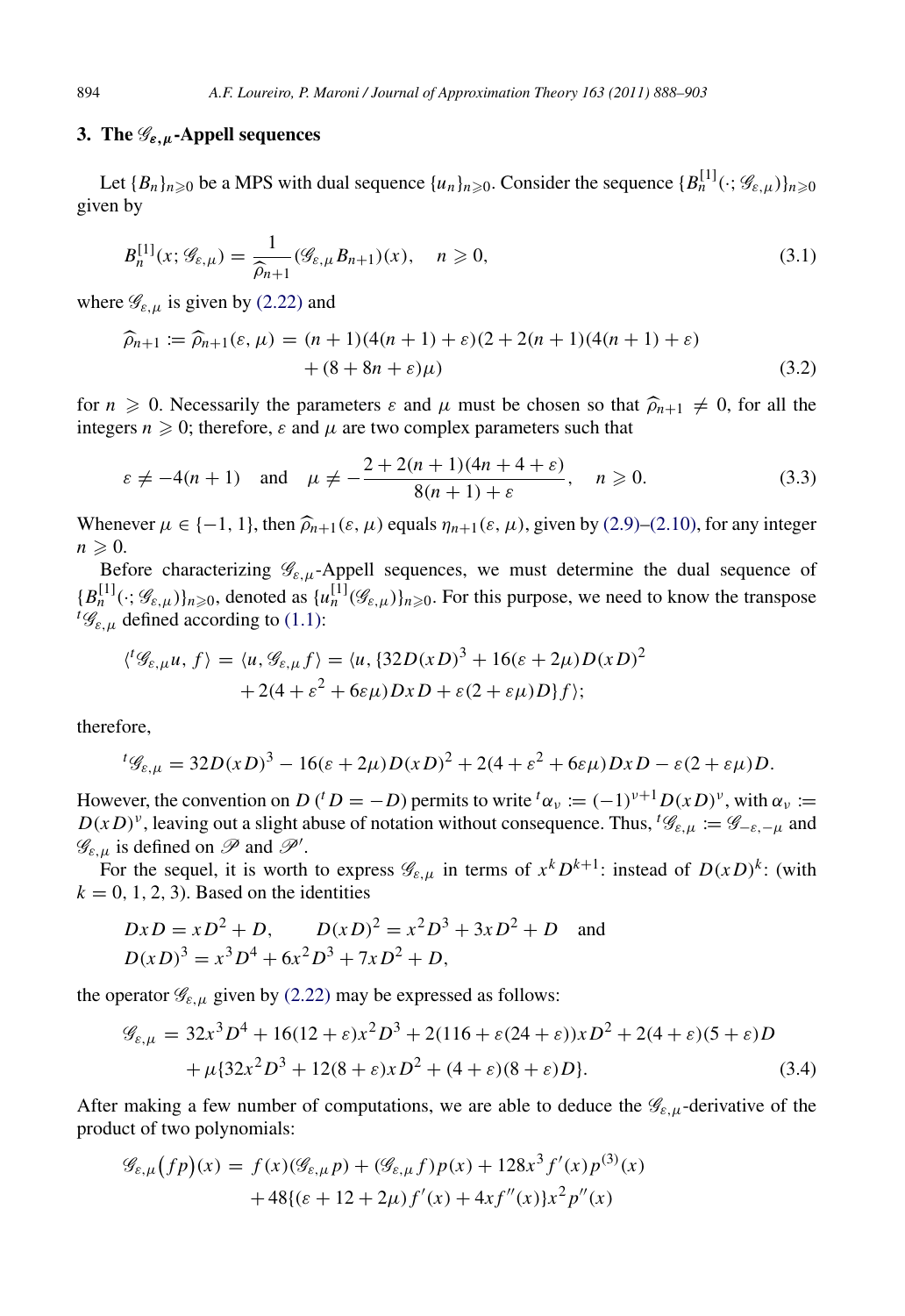*A.F. Loureiro, P. Maroni / Journal of Approximation Theory 163 (2011) 888–903* 895

+{
$$
(116 + \varepsilon^2 + 48\mu + 6\varepsilon(4 + \mu))f'(x)
$$
  
+ 12( $\varepsilon$  + 2(6 +  $\mu$ )) $xf''(x)$  + 32 $x^2 f^{(3)}(x)$ }4 $x p'(x)$  (3.5)

for any  $p, f \in \mathcal{P}$ . By transposition, we may also compute the  $\mathcal{G}_{\varepsilon,\mu}$ -derivative of the product of a polynomial by a form:

$$
(\mathcal{G}_{-\varepsilon,-\mu}f u) = f(\mathcal{G}_{-\varepsilon,-\mu}u) - (\mathcal{G}_{\varepsilon,\mu}f)u + f'(x)L_3(u) + f''(x)L_2(u)
$$
  
+  $f^{(3)}(x)L_1(u) + 2^6x^3f^{(4)}(x)u, \quad f \in \mathcal{P}, u \in \mathcal{P}',$  (3.6)

where

$$
L_3(u) = \tau_{3,0}u + \tau_{3,1}xu' + \tau_{3,2}x^2u'' + 2^7 \cdot x^3(u)^{(3)}
$$
  
\n
$$
L_2(u) = \tau_{2,0}xu + \tau_{2,1}x^2u' + 3 \cdot 2^6x^3u''
$$
  
\n
$$
L_1(u) = \tau_{1,0}x^2u + 2^7x^3u'
$$
\n(3.7)

with

$$
\tau_{3,0} = 4(20 + \varepsilon^2 + 6\varepsilon\mu); \qquad \tau_{3,1} = 2^2(116 + \varepsilon^2 + 6\varepsilon(\mu - 4) - 48\mu);
$$
  
\n
$$
\tau_{3,2} = -2^4 \cdot 3(\varepsilon - 12 + 2\mu); \qquad \tau_{2,0} = 2^2(116 + \varepsilon^2 + 6\varepsilon\mu);
$$
  
\n
$$
\tau_{2,1} = 2^4 \cdot 3(12 - \varepsilon - 2\mu); \qquad \tau_{1,0} = 2^7 \cdot 3.
$$

**Lemma 3.1.** The dual sequence of  ${B_n^{[1]}}(\cdot;\mathscr{G}_{\varepsilon,\mu})\}_{n\geqslant0}$  denoted as  ${u_n^{[1]}}(\mathscr{G}_{\varepsilon,\mu})\}_{n\geqslant0}$  fulfils

$$
\mathcal{G}_{-\varepsilon,-\mu}(u_n^{[1]}(\mathcal{G}_{\varepsilon,\mu})) = \widehat{\rho}_{n+1}u_{n+1}, \quad n \ge 0,
$$
\n(3.8)

*where*  $\widehat{\rho}_{n+1}$ ,  $n \geq 0$ , *is given by* [\(3.2\)](#page-6-2).

**Proof.** Following the definition of a dual sequence,  $\langle u_n^{[1]}(\mathscr{G}_{\varepsilon,\mu}), B_m^{[1]}(x; \mathscr{G}_{\varepsilon,\mu})\rangle = \delta_{n,m}$  for any integers  $n, m \ge 0$ , which corresponds to  $(\widehat{\rho}_{n+1})^{-1} \langle u_n^{[1]}(\mathscr{G}_{\varepsilon,\mu}), \mathscr{G}_{\varepsilon,\mu}(B_{m+1}) \rangle = \delta_{n,m}$  for *n*,  $m > 0$  that is  $m \geqslant 0$ , that is

<span id="page-7-0"></span>
$$
\langle \mathcal{G}_{-\varepsilon,-\mu}(u_n^{[1]}(\mathcal{G}_{\varepsilon,\mu})), B_{m+1}\rangle = \widehat{\rho}_{n+1}\delta_{n,m}, \quad n, m \ge 0.
$$
 (3.9)

In particular, from the latter we have  $\langle \mathcal{G}_{-\varepsilon,-\mu}(u_n^{[1]}(\mathcal{G}_{\varepsilon,\mu})) , B_{m+1} \rangle = 0$ , for any integers  $m \geq$  $n + 1, n \geq 0$ , which implies [\[34](#page-15-2)[,35\]](#page-15-3)

$$
\mathscr{G}_{-\varepsilon,-\mu}\big(u_n^{[1]}(\mathscr{G}_{\varepsilon,\mu})\big)=\sum_{\nu=0}^{n+1}\lambda_{n,\nu}u_\nu,\quad n\geqslant 0,
$$

with  $\lambda_{n,\nu} = \langle \mathcal{G}_{-\varepsilon,-\mu}(u_n^{[1]}(\mathcal{G}_{\varepsilon,\mu})) , B_{\nu} \rangle, 0 \le \nu \le n+1$ . Consequently, due to [\(3.9\),](#page-7-0) we obtain  $(3.8)$ .  $\Box$ 

This last result enables us to characterize all the  $\mathcal{G}_{\varepsilon,\mu}$ -Appell sequences through the elements of its dual sequence.

**Proposition 3.1.** *The MPS*  ${B_n}_{n \geq 0}$  *is a*  $\mathcal{G}_{\varepsilon,\mu}$ -Appell sequence if and only if its dual sequence  ${u_n}_{n\geqslant0}$  *fulfils* 

<span id="page-7-2"></span>
$$
u_n = \frac{1}{\alpha_n} \mathcal{G}^n_{-\varepsilon, -\mu}(u_0), \quad n \ge 0,
$$
\n(3.10)

<span id="page-7-4"></span><span id="page-7-3"></span><span id="page-7-1"></span>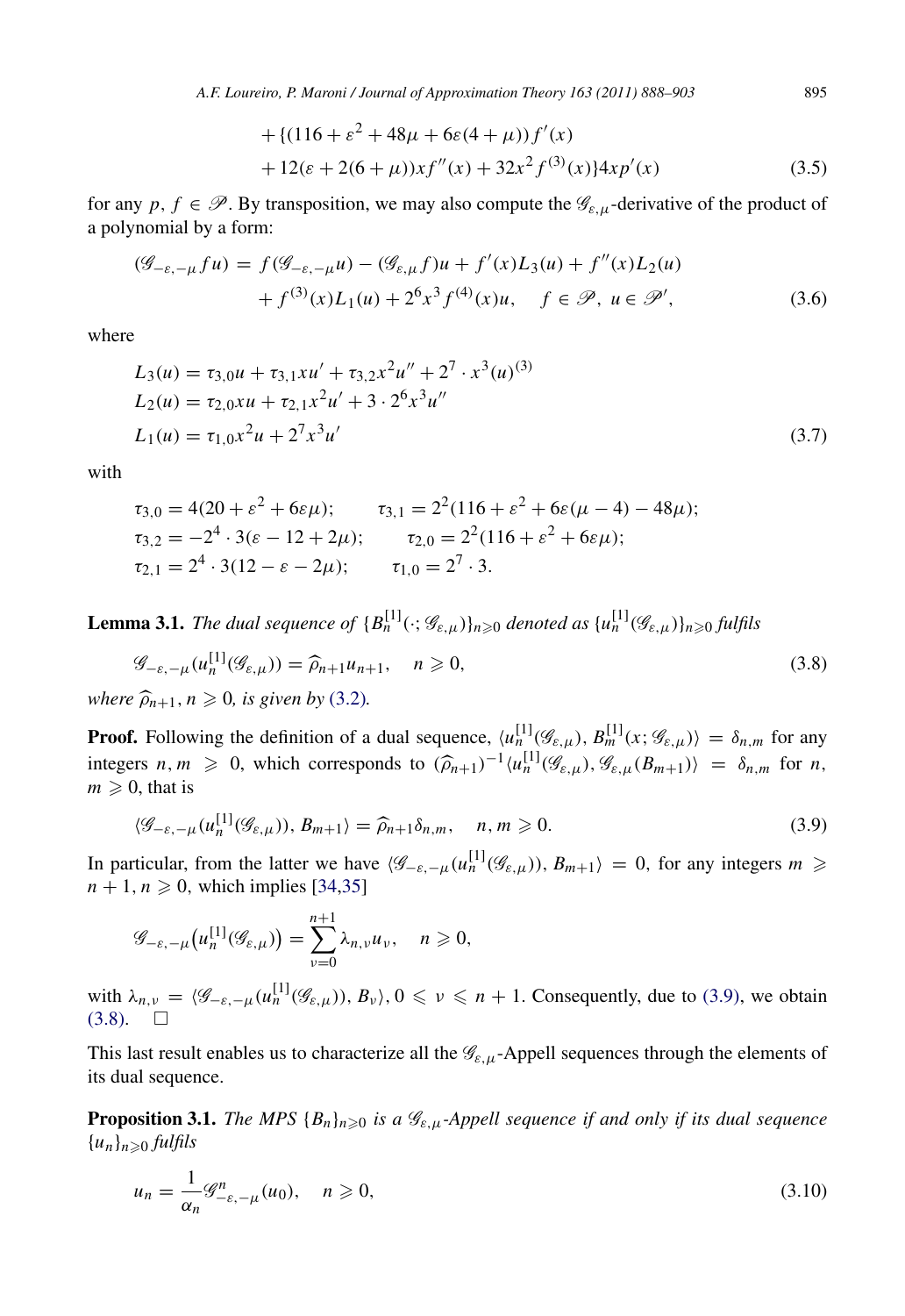*where*  $\alpha_n = 32^n n! (1 + \frac{\varepsilon}{4})_n (\frac{8 + \varepsilon + 4\mu - \Delta_{\varepsilon,\mu}}{8})$  $\frac{\mu-\Delta_{\varepsilon,\mu}}{8}$ <sub>)</sub>n( $\frac{8+\varepsilon+4\mu+\Delta_{\varepsilon,\mu}}{8}$  $\frac{\mu + \Delta_{\varepsilon,\mu}}{8}$ <sub>*n*</sub>, with  $\Delta_{\varepsilon,\mu} = \sqrt{\varepsilon^2 + 16(\mu^2 - 1)}$ , *and*  $\mathscr{G}^n_{-\varepsilon,-\mu}$  *representing the nth power of the operator*  $\mathscr{G}_{-\varepsilon,-\mu}$ *.* 

**Proof.** The condition is necessary. From [\(3.8\),](#page-7-1) the sequence  $\{u_n\}_{n\geq 0}$  satisfies

$$
\mathcal{G}_{-\varepsilon,-\mu}(u_n) = \widehat{\rho}_{n+1}(\varepsilon,\mu)u_{n+1}, \quad n \ge 0,
$$
\n(3.11)

with  $\hat{\rho}_{n+1}(\varepsilon, \mu)$  as given in [\(3.2\).](#page-6-2) In particular, for  $n = 0$ ,

<span id="page-8-1"></span>
$$
u_1 = \frac{1}{(4+\varepsilon)(10+8\mu+\varepsilon(2+\mu))} \mathscr{G}_{-\varepsilon,-\mu} u_0.
$$

Proceeding by finite induction, we easily get [\(3.10\).](#page-7-2)

The condition is sufficient. From  $(3.10)$ , it is easy to see that  $(3.11)$  is fulfilled. Therefore by comparing it with [\(3.8\),](#page-7-1) we obtain

$$
\mathcal{G}_{-\varepsilon,-\mu}(u_n^{[1]}(\mathcal{G}_{\varepsilon,\mu})) = \mathcal{G}_{-\varepsilon,-\mu}u_n, \quad n \geq 0.
$$

The lowering operator  $\mathscr{G}_{-\varepsilon,-\mu}$  satisfies  $\mathscr{G}_{-\varepsilon,-\mu}(\mathscr{P}) = \mathscr{P}$ ; therefore,  $\mathscr{G}_{-\varepsilon,-\mu}$  is one-to-one on  $\mathscr{P}'$  whence  $u_n^{[1]}(\mathscr{G}_{\varepsilon,\mu}) = u_n, n \geq 0. \quad \Box$ 

**Remark.** Naturally, any  $\mathcal{O}$ -Appell sequence (see [Definition 1.1\)](#page-2-4) may be characterized in a similar way:

$$
u_n = \frac{1}{\widetilde{\alpha}_n} {\binom{n}{n}} u_0, \quad n \geq 0,
$$

where  $\{\widetilde{\alpha}_n\}_{n\geqslant0}$  represents a sequence of nonzero complex numbers to be determined according to the lowering operator  $\widehat{\beta}$ to the lowering operator  $\mathcal O$ .

# <span id="page-8-0"></span>4. About the orthogonality of a  $\mathscr{G}_{\varepsilon,\mu}$ -Appell sequence

While seeking all the orthogonal polynomial sequences possessing the  $\mathscr{G}_{\varepsilon,\mu}$ -Appell character, not even a single example appears as is shown in the next result.

**Theorem 4.1.** *There is no regularly orthogonal polynomial sequence being*  $\mathcal{G}_{\varepsilon,\mu}$ -Appell.

**Proof.** Suppose there is a MOPS  ${B_n}_{n \geq 0}$  which is also a  $\mathcal{G}_{\varepsilon,\mu}$ -Appell sequence and let  ${\beta_n, \gamma_{n+1}}_{n \geq 0}$  be its recurrence coefficients in accordance with [\(1.3\).](#page-1-3) From [\(1.4\)](#page-1-4) and [\(3.11\),](#page-8-1) we obtain

<span id="page-8-2"></span>
$$
\mathcal{G}_{-\varepsilon,-\mu}(B_n u_0) = \lambda_n B_{n+1} u_0, \quad n \geqslant 0,
$$
\n
$$
(4.1)
$$

with  $\lambda_n := \lambda_n(\varepsilon) = \frac{\hat{\rho}_{n+1}(\varepsilon,\mu)}{p_{n+1}}, n \ge 0$ , where  $\hat{\rho}_{n+1}, n \ge 0$ , is defined in [\(3.2\).](#page-6-2) We recall that, within the range of  $\varepsilon$  and  $\mu$ ,  $\hat{\rho}_{n+1}$  is always different from zero for any integer  $n \geq 0$ . The particular choice of  $n = 0$  in [\(4.1\)](#page-8-2) provides

<span id="page-8-3"></span>
$$
\mathcal{G}_{-\varepsilon,-\mu}u_0 = \lambda_0 B_1 u_0. \tag{4.2}
$$

Consider  $n + 1$  instead of *n* in [\(4.1\).](#page-8-2) Following [\(3.6\)](#page-7-3)[–\(3.7\),](#page-7-4) because of the  $\mathcal{G}_{\varepsilon,\mu}$ -Appell character and on account of [\(4.2\),](#page-8-3) we derive

$$
B'_{n+1}L_3(u_0) + B''_{n+1}L_2(u_0) + B^{(3)}_{n+1}L_1(u_0)
$$
  
=  $\left\{\lambda_{n+1}B_{n+2} - \lambda_0B_1B_{n+1} + \lambda_n\gamma_{n+1}B_n - 2^6x^3B^{(4)}_{n+1}\right\}u_0, \quad n \ge 0.$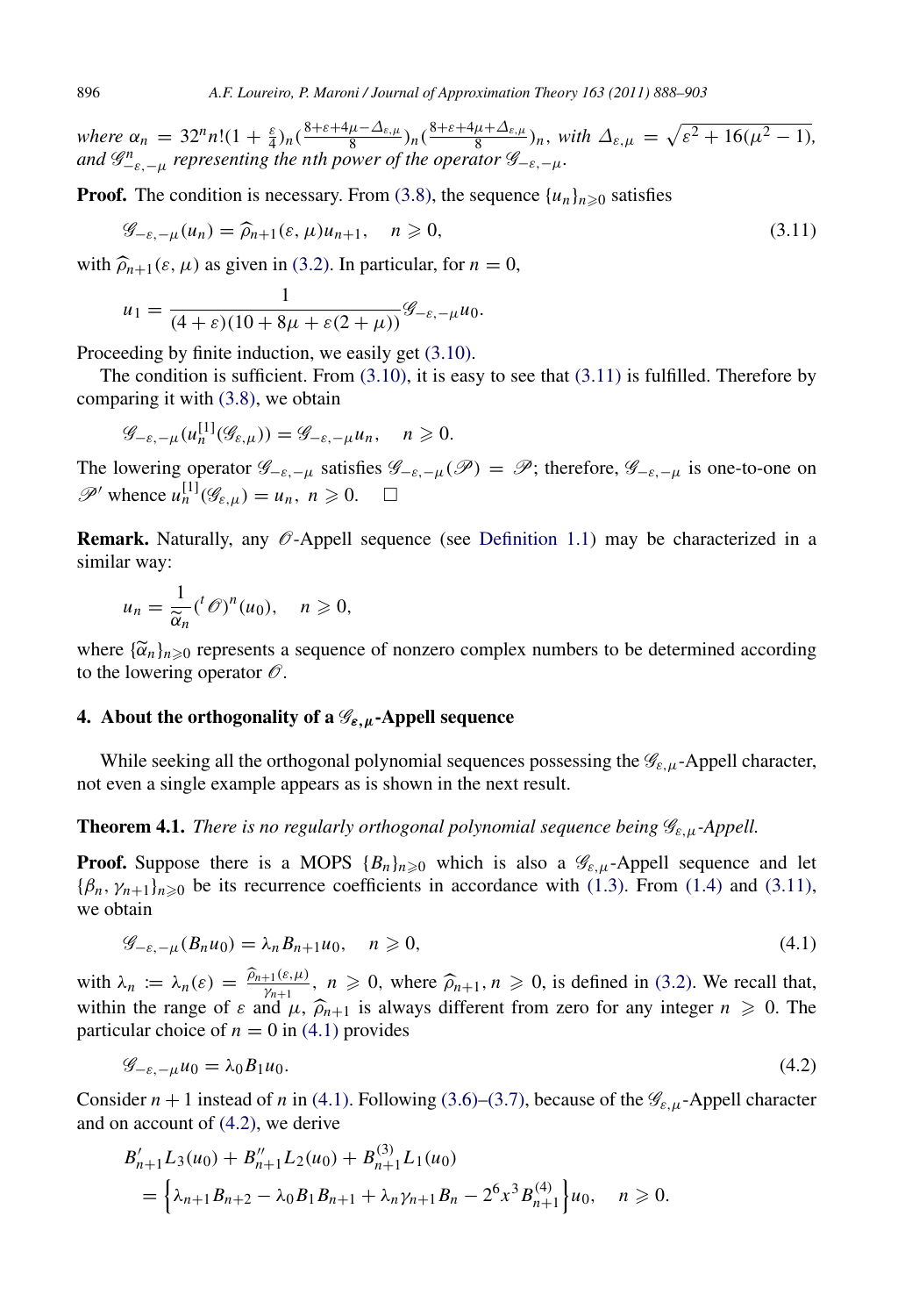The particular choices of  $n = 0$ ,  $n = 1$  and  $n = 2$  in this latter permits to deduce the simpler equations

$$
L_3(u_0) = U_2(x)u_0 \tag{4.3}
$$

<span id="page-9-3"></span><span id="page-9-1"></span>
$$
L_2(u_0) = U_3(x)u_0 \tag{4.4}
$$

<span id="page-9-0"></span>
$$
L_1(u_0) = U_4(x)u_0 \tag{4.5}
$$

where  $L_i(u_0)$ , with  $i = 1, 2, 3$ , are given in [\(3.7\)](#page-7-4) and

$$
U_2(x) = \lambda_1 B_2(x) - \lambda_0 B_1^2(x) + \lambda_0 \gamma_1,
$$
  
\n
$$
U_3(x) = \frac{1}{2} \{\lambda_2 B_3(x) - \lambda_0 B_1(x) B_2(x) + \lambda_1 \gamma_2 B_1(x) - B_2'(x) U_2(x) \},
$$
  
\n
$$
U_4(x) = \frac{1}{6} \{\lambda_3 B_4(x) - \lambda_0 B_1(x) B_3(x) + \lambda_2 \gamma_3 B_2(x) - B_3'(x) U_2(x) - B_3''(x) U_3(x) \}.
$$

Naturally, deg  $U_k \le k$  for  $k = 2, 3$  or 4, so there are coefficients  $\theta_{k,j}$  with  $0 \le j \le k$  such that  $U_k(x) = \sum_{j=0}^k \theta_{k,j} x^j$ , for  $k = 2, 3, 4$ . Between [\(4.5\)](#page-9-0) after a single differentiation and [\(4.4\),](#page-9-1) it is possible to eliminate the term in  $u''_0$ , and consequently we have

<span id="page-9-2"></span>
$$
\{(3^2 \cdot 2^8 + 3\tau_{1,0} - 2\tau_{2,1})x^2 - 3U_4(x)\}u'_0 = \{3U'_4(x) - 2U_3(x) - 2(3\tau_{1,0} - \tau_{2,0})x\}u_0.
$$
\n(4.6)

The elimination of the term  $u'_0$  between the equalities [\(4.6\)](#page-9-2) and [\(4.5\)](#page-9-0) and the regularity of  $u_0$ leads to  $C_3 \equiv 0$  where

$$
C_3(x) = -2^7 x^3 \{ 3U'_4(x) - 2U_3(x) - 2(3\tau_{1,0} - \tau_{2,0})x \} + ((3^2 \cdot 2^7 + 3\tau_{1,0} - 2\tau_{2,1})x^2 - 3U_4(x))(U_4(x) - \tau_{1,0}x^2),
$$

which implies

<span id="page-9-5"></span>
$$
\theta_{4,4} = \theta_{4,1} = \theta_{4,0} = \theta_{3,0} = 0, \qquad \theta_{3,3} = \frac{3}{2^8} (\theta_{4,3})^2,
$$
  
\n
$$
\theta_{3,2} = \frac{1}{2^7} \theta_{4,3} (3\theta_{4,2} - 3\tau_{1,0} + \tau_{2,1})
$$
  
\n
$$
\theta_{3,1} = \frac{1}{2^8} \{3(\theta_{4,2})^2 + 2^8 \tau_{2,0} - \theta_{4,2} (2^7 \cdot 3 + 6\tau_{1,0} - 2\tau_{2,1}) - \tau_{1,0} (-2^7 \cdot 3 - 3\tau_{1,0} + 2\tau_{2,1})\}.
$$
\n(4.7)

Differentiating both sides of [\(4.4\)](#page-9-1) and then eliminating the term in  $u_0^{(3)}$  $_0^{(3)}$  between the resulting equation and  $(4.3)$ , we deduce a second-order differential equation in  $u_0$ . The elimination of the term in  $u_0''$  between the obtained equation and [\(4.4\)](#page-9-1) leads us to

<span id="page-9-4"></span>
$$
\{ [2^7 \cdot 3\tau_{2,0} - 2^6 \cdot 3^2 \tau_{3,1} + \tau_{2,1}(-2^7 \cdot 3 - 2\tau_{2,1} + 3\tau_{3,2})]x - 2^7 \cdot 3U_3(x) \}xu'_0
$$
  
= { $\tau_{2,0}(2(2^7 \cdot 3 + \tau_{2,1}) - 3\tau_{3,2})x - (2^7 \cdot 3^2 + 2\tau_{2,1} - 3\tau_{3,2})U_3(x)$   
+ 3 \cdot 2^6(3\tau\_{3,0} - 3U\_2(x) + 2U'\_3(x))x\}u\_0. (4.8)

By eliminating the term in  $u'_0$  between [\(4.8\)](#page-9-4) and [\(4.5\),](#page-9-0) and by taking into consideration the regularity of  $u_0$ , we get the condition  $C_2 \equiv 0$  where

$$
C_2(x) = -(2^7x^3)\{\tau_{2,0}(2(2^7 \cdot 3 + \tau_{2,1}) - 3\tau_{3,2})x - (2^7 \cdot 3^2 + 2\tau_{2,1} - 3\tau_{3,2})U_3(x)
$$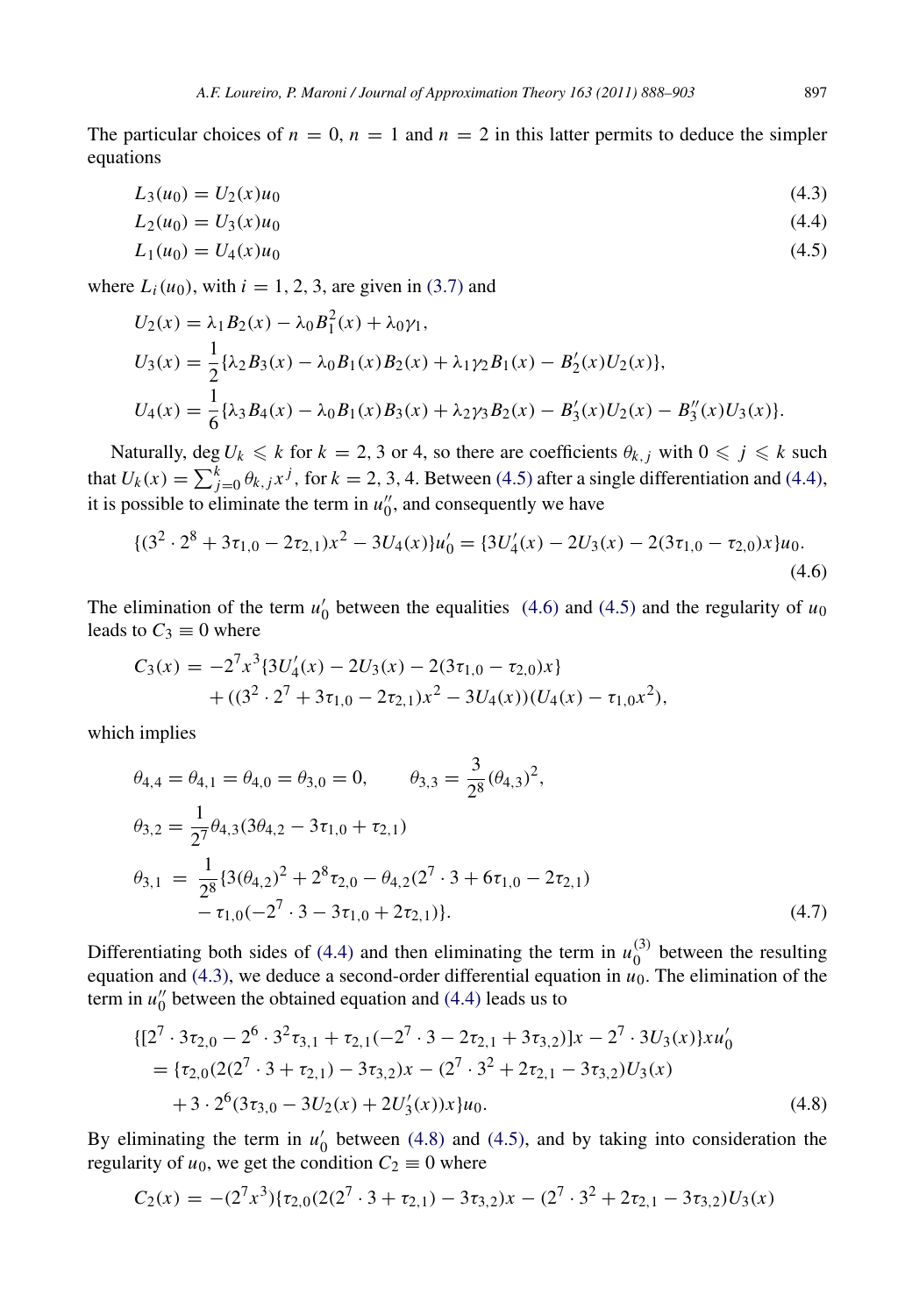898 *A.F. Loureiro, P. Maroni / Journal of Approximation Theory 163 (2011) 888–903*

+3\cdot 2<sup>6</sup>(3\tau\_{3,0} - 3U\_2(x) + 2U'\_3(x))x + {[
$$
27 \cdot 3\tau_{2,0} - 26 \cdot 32\tau_{3,1}
$$
  
+  $\tau_{2,1}(-27 \cdot 3 - 2\tau_{2,1} + 3\tau_{3,2})]x2 - 27 \cdot 3U_3(x)x$  { $U_4(x) - \tau_{1,0}x2)$  (4.9)

which, on account of [\(4.7\),](#page-9-5) implies that

$$
\theta_{3,0} = \theta_{3,3} = \theta_{3,2} = \theta_{2,2} = \theta_{2,1} = 0
$$
  
\n
$$
\theta_{3,1} = \frac{1}{2^8} \{ 3\theta_{4,2}^2 + 2^8 \tau_{2,0} - \theta_{4,2} (2^7 \cdot 3 + 6 \tau_{1,0} - 2 \tau_{2,1}) - \tau_{1,0} (-2^7 \cdot 3 - 3 \tau_{1,0} + 2 \tau_{2,1}) \}.
$$

As a result,  $U_2(x) = \theta_{2,0}$ ,  $U_3(x) = \theta_{3,1}x$  and  $U_4(x) = \theta_{4,2}x^2$ , and, according to [\(4.5\)](#page-9-0)  $u_0$  fulfils

$$
(\tau_{1,0} - \theta_{4,2})x^2u_0 + 2^7x^3u'_0 = 0,
$$

contradicting the regularity of *u*<sub>0</sub> because it would imply the moment equation  $(\tau_{1,0} - \theta_{4,2} - 2^7(n+3))$  *u*<sub>0</sub>. *x<sup>n</sup>*) = 0. *n* ≥ 0.  $2^{7}(n+3)\langle u_0, x^n \rangle = 0, n \geq 0. \quad \Box$ 

Notwithstanding this negative result, it might be worth to seek quasi-orthogonal or *d*-orthogonal sequences (for some integer  $d \ge 2$ , [\[20](#page-14-20)[,9\]](#page-14-21)) possessing the  $\mathcal{G}_{\varepsilon,\mu}$ -Appell property.

## 5. Applications. The quadratic decomposition of a Laguerre sequence

As far as we are concerned, the QD of non-symmetric polynomial sequences was not yet considered, inasmuch as it is not evident. Nonetheless, the combination of the obtained with some already known results (specially those given in [\[30](#page-14-7)[,33\]](#page-14-8)) permits to describe the associated polynomial sequences to the QD of a Laguerre sequence with complex parameter.

**Proposition 5.1.** *A Laguerre sequence*  ${B_n}_{n \geq 0}$  *of parameter*  $\frac{\varepsilon}{2}$  (with  $\varepsilon \neq -2(n+1)$ ,  $n \geq 0$ ) *fulfils* [\(1.5\)](#page-1-0)–[\(1.6\)](#page-1-1) *where*  $\{R_n\}_n \geq 0$  *and*  $\{P_n\}_n \geq 0$  *are respectively*  $\mathscr{G}_{\varepsilon,1}$  *and*  $\mathscr{G}_{\varepsilon,-1}$ *-Appell sequences and*  $\{a_n\}_{n\geq 0}$ ,  $\{b_n\}_{n\geq 0}$  *are two PS given by* 

<span id="page-10-0"></span>
$$
a_n(x) = \sum_{\nu=0}^n \lambda_{n,\nu} R_{\nu}(x), \quad n \geq 0
$$
\n(5.1)

<span id="page-10-1"></span>
$$
b_n(x) = \sum_{\nu=0}^n \theta_{n,\nu} P_{\nu}(x), \quad n \ge 0,
$$
\n(5.2)

*with*

<span id="page-10-2"></span>
$$
\lambda_{n,\nu} = \binom{2n+2}{2\nu} \frac{(-1)^{n-\nu} 2^{2n-2\nu+1}}{2\nu+1} \frac{\left(2+\frac{\varepsilon}{2}\right)_{2n+1}}{\left(2+\frac{\varepsilon}{2}\right)_{2\nu}} \mathfrak{G}_{2n-2\nu+2}, \quad 0 \leqslant \nu \leqslant n, n \geqslant 0, \tag{5.3}
$$

<span id="page-10-3"></span>
$$
\theta_{n,\nu} = \binom{2n+2}{2\nu} \frac{(-1)^{n-\nu} 2^{2n-2\nu}}{n+1} \frac{\left(1+\frac{\varepsilon}{2}\right)_{2n+1}}{\left(1+\frac{\varepsilon}{2}\right)_{2\nu}} \mathfrak{G}_{2n-2\nu+2}, \quad 0 \leqslant \nu \leqslant n, n \geqslant 0,
$$
 (5.4)

*where*  $\mathfrak{G}_n$  *represent the* unsigned Genocchi numbers.

The *Genocchi numbers* were presumably introduced by Edouard Lucas in [\[29\]](#page-14-22), but they owe the name to the italian mathematician Angelo Genocchi (1817–1889) [\[23\]](#page-14-23). E.T. Bell developed intensive studies on these numbers in the 1920s in [\[5,](#page-14-24)[6\]](#page-14-25). Such numbers are intimately related to the much more famous *Bernoulli numbers* as will be presented just after the proof of the precedent result. There are many possibilities for computing the values of the Genocchi numbers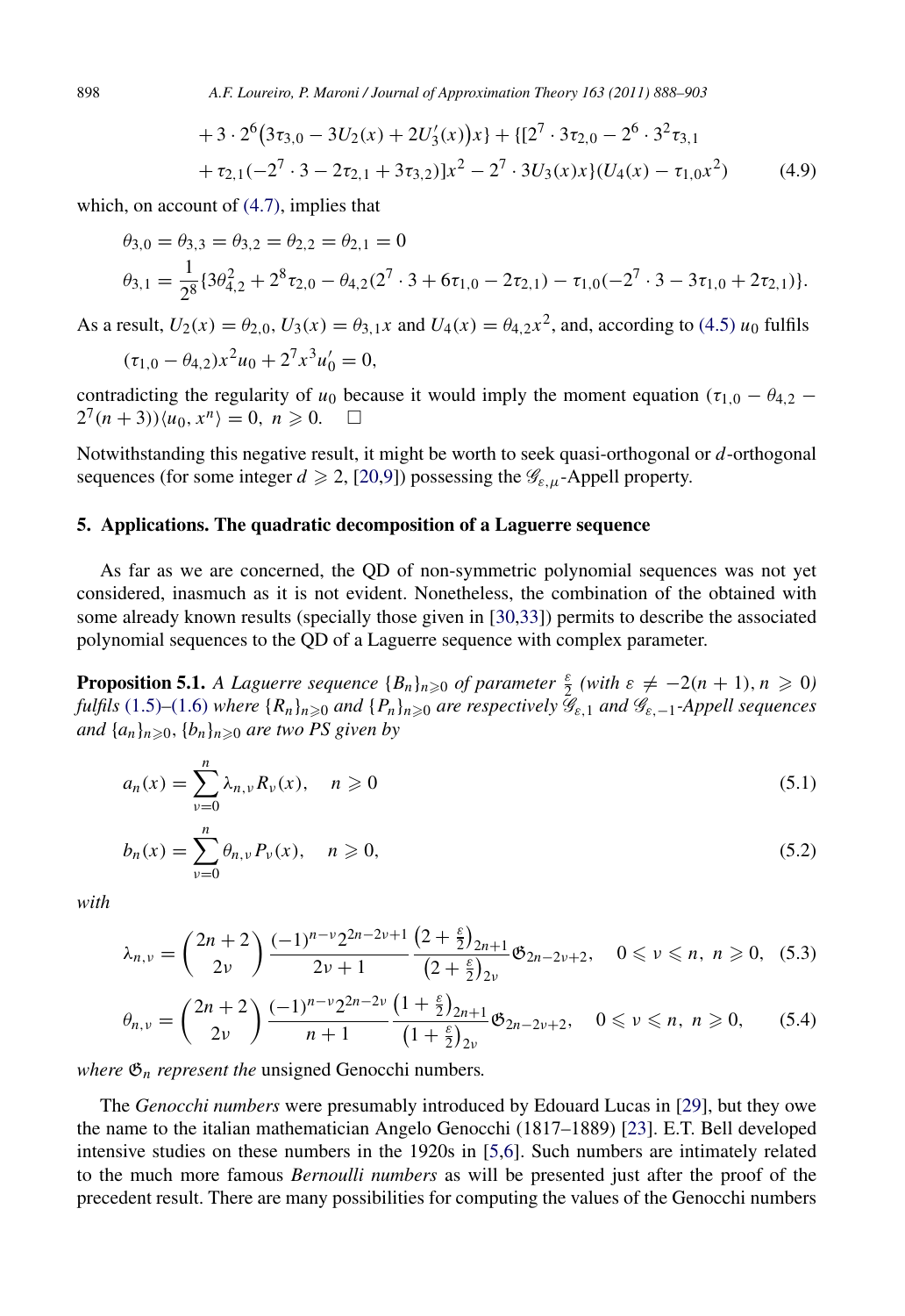(see for example [\[19](#page-14-26)[,22](#page-14-27)[,39\]](#page-15-4), and also the entry A001469 in [\[37\]](#page-15-5) for further references). The proof of the latter proposition requires the following known result.

<span id="page-11-1"></span>**Lemma 5.1** ([\[30\]](#page-14-7)). Given a MPS  ${B_n}_{n \geq 0}$ , it is possible to associate two MPS  ${R_n}_{n \geq 0}$  and  ${P_n}_{n \geq 0}$  *and two sequences*  ${a_n}_{n \geq 0}$  *and*  ${b_n}_{n \geq 0}$  *according to* [\(1.5\)](#page-1-0)–[\(1.6\)](#page-1-1) *and* [\(5.1\)](#page-10-0)–[\(5.2\)](#page-10-1)*. If, in addition,*  ${B_n}_{n \geq 0}$  *is a MOPS fulfilling the second-order recurrence relation* [\(1.3\)](#page-1-3)*, necessarily the coefficients*  $\lambda_{n,v}, \theta_{n,v}, 0 \leq v \leq n, n \geq 0$ , satisfy the following system:

<span id="page-11-2"></span>
$$
\lambda_{n,n} = -\sum_{\nu=1}^{n} \{\beta_{2\nu} + \beta_{2\nu+1}\}, \quad n \geqslant 0,
$$
\n(5.5)

<span id="page-11-3"></span>
$$
\theta_{n,n} = -\beta_0 - \sum_{\nu=1}^n \{\beta_{2\nu-1} + \beta_{2\nu}\}, \quad n \ge 0,
$$
\n(5.6)

<span id="page-11-6"></span>
$$
\theta_{n+1,\nu} + \gamma_{2n+2}\theta_{n,\nu} = \lambda_{n,\nu-1} + \gamma_{2\nu+1}\lambda_{n,\nu} + \sum_{\mu=\nu}^{n} \lambda_{n,\mu}\theta_{\mu,\nu}\beta_{2\mu+1}
$$
(5.7)

<span id="page-11-7"></span>
$$
\lambda_{n+1,\nu} + \gamma_{2n+3}\lambda_{n,\nu} = \theta_{n+1,\nu} + \gamma_{2\nu+2}\theta_{n+1,\nu+1} + \sum_{\mu=\nu}^{n} \theta_{n+1,\mu+1}\lambda_{\mu,\nu}\beta_{2\mu+2}
$$
(5.8)

*for*  $0 \le v \le n, n \ge 0$ , with  $\lambda_{n,-1} = 0, n \ge 0$ .

**Proof of Proposition 5.1.** Let  ${B_n}_{n\geqslant0}$  be a Laguerre sequence of parameter  $\frac{\varepsilon}{2}$  with  $\varepsilon \neq$  $-2n, n \geq 1$ . The two authors have shown in [\[28,](#page-14-0) theorem 6] that such a sequence to be the unique MOPS being  $\mathscr{F}_{\varepsilon}$ -Appell. So, necessarily the second-order recurrence relation [\(1.3\)](#page-1-3) holds and we recall the well-known expression for its recurrence coefficients:

<span id="page-11-0"></span>
$$
\beta_n = 2n + 1 + \frac{\varepsilon}{2}; \qquad \gamma_{n+1} = (n+1)\left(n + 1 + \frac{\varepsilon}{2}\right), \quad n \ge 0.
$$
 (5.9)

Reconsidering the quadratic decomposition of  ${B_n}_{n\geqslant0}$  given in [\(1.5\)](#page-1-0)[–\(1.6\),](#page-1-1) but this time describing the sequences  $\{a_n\}_{n\geq 0}$  and  $\{b_n\}_{n\geq 0}$  by means of the associated MPS  $\{P_n\}_{n\geq 0}$  and  ${R_n}_{n\geqslant0}$ , there exist two sets of numbers  ${\lambda_{n,\nu}}_{0\leqslant\nu\leqslant n}$  and  ${\theta_{n,\nu}}_{0\leqslant\nu\leqslant n}$  such that [\(5.1\)](#page-10-0)[–\(5.2\)](#page-10-1) hold. By virtue of [Theorem 2.1,](#page-3-12) the MPS  ${R_n}_{n\geqslant0}$  and  ${P_n}_{n\geqslant0}$  are respectivelly  $\mathscr{G}_{\varepsilon,1}$  and  $\mathscr{G}_{\varepsilon,-1}$ -Appell sequences. Just as it was observed in the proof of [Theorem 2.1,](#page-3-12) the conditions  $(2.11)$ – $(2.14)$  hold.

Inserting the relations  $(5.1)$ – $(5.2)$  into  $(2.13)$  and, afterwards, by taking into consideration [\(2.12\),](#page-3-1) the fact that  ${P_n}_{n\geq 0}$  is a linearly independent sequence provides

<span id="page-11-4"></span>
$$
\theta_{n,\nu} = \frac{\gamma_{2\nu+1}}{\gamma_{2n+2}} \lambda_{n,\nu}, \quad n \geqslant 0, \ 0 \leqslant \nu \leqslant n. \tag{5.10}
$$

Likewise, consider the insertion of the expression [\(5.1\)](#page-10-0) into [\(2.5\).](#page-3-11) The  $\mathcal{G}_{\varepsilon,1}$ -Appell character of  ${R_n}_{n \geq 0}$  permits to derive

<span id="page-11-5"></span>
$$
\lambda_{n+1,\nu+1} = \frac{\gamma_{2n+4}\gamma_{2n+3}}{\gamma_{2\nu+3}\gamma_{2\nu+2}} \lambda_{n,\nu}, \quad 0 \le \nu \le n,
$$
\n(5.11)

if we take into account that  ${R_n}_{n \geq 0}$  is a linearly independent sequence. Proceeding by finite induction, we deduce

$$
\lambda_{n+1,\nu+1} = \left\{ \prod_{\tau=0}^{2\nu+1} \frac{\gamma_{2n-2\nu+\tau+3}}{\gamma_{\tau+2}} \right\} \lambda_{n-\nu,0}, \quad 0 \leqslant \nu \leqslant n,
$$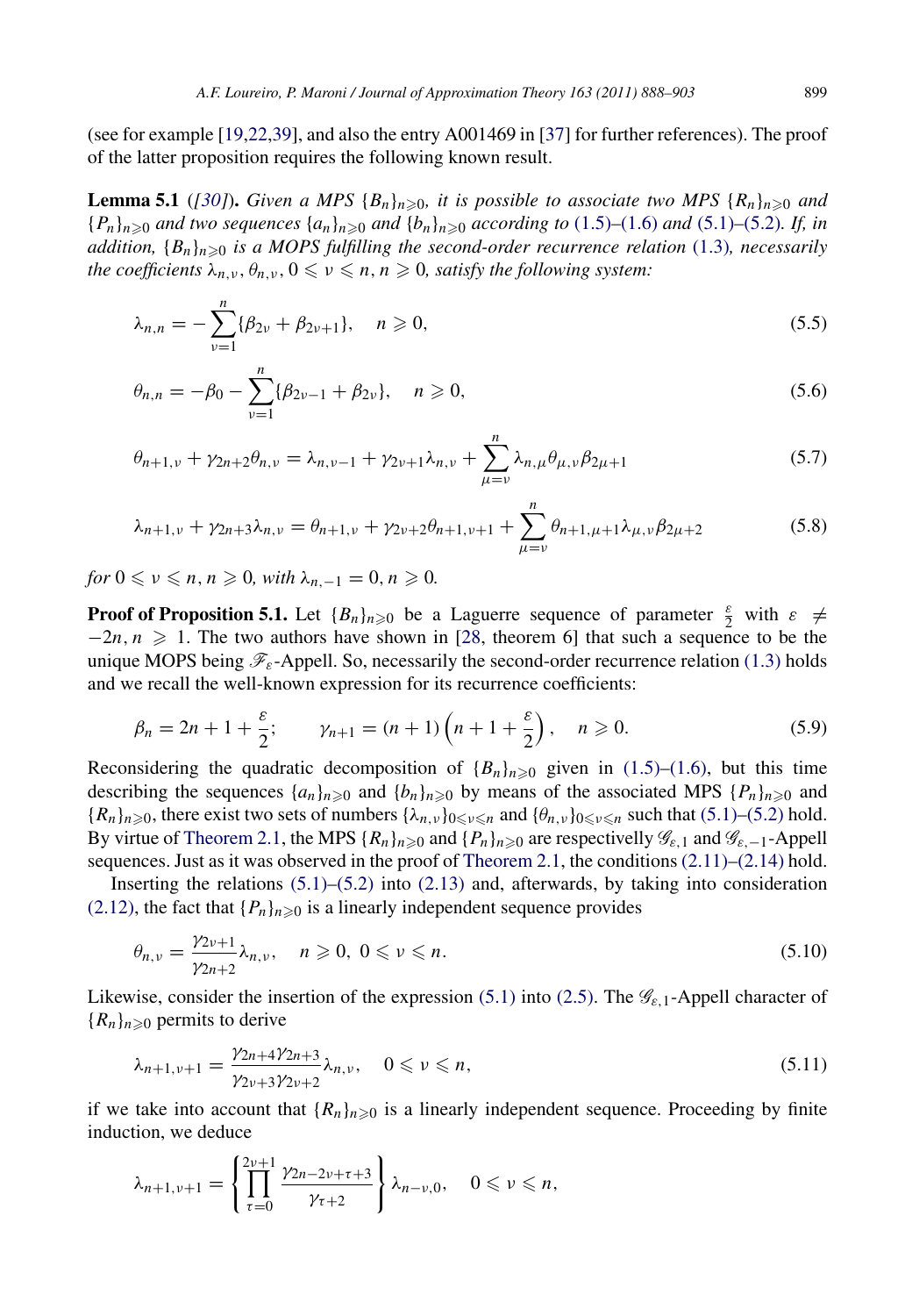which, on account of [\(5.9\),](#page-11-0) may be expressed as

<span id="page-12-1"></span>
$$
\lambda_{n,\nu} = \frac{1}{2\nu+1} \binom{2n+2}{2\nu} \frac{\left(2+\frac{\varepsilon}{2}\right)_{2n+1}}{\left(2+\frac{\varepsilon}{2}\right)_{2\nu} \left(2+\frac{\varepsilon}{2}\right)_{2(n-\nu)+1}} \lambda_{n-\nu,0}, \quad 0 \leqslant \nu \leqslant n. \tag{5.12}
$$

Based on [Lemma 5.1,](#page-11-1) we will carry out the determination of the coefficients  $\lambda_{n-v,0}$ . The particular choice  $n = 0$  in [\(5.5\)](#page-11-2)[–\(5.6\)](#page-11-3) and on account of [\(5.9\),](#page-11-0) respectively, provides

<span id="page-12-2"></span>
$$
\lambda_{0,0} = -2\left(2 + \frac{\varepsilon}{2}\right), \qquad \theta_{0,0} = -\left(1 + \frac{\varepsilon}{2}\right). \tag{5.13}
$$

On account of [\(5.10\)](#page-11-4) and [\(5.11\),](#page-11-5) the relations [\(5.7\)–](#page-11-6)[\(5.8\)](#page-11-7) with  $\nu = 0$  may be rewritten like

<span id="page-12-0"></span>
$$
\begin{cases} \frac{1}{\gamma_{2n+4}} \lambda_{n+1,0} = \sum_{\mu=0}^{n} \frac{\lambda_{n,\mu} \lambda_{\mu,0}}{\gamma_{2\mu+2}} \beta_{2\mu+1} \\ \lambda_{n+1,0} = \frac{\gamma_1}{\gamma_{2n+4}} \lambda_{n+1,0} + \gamma_{2n+3} \sum_{\mu=0}^{n} \frac{\lambda_{n,\mu} \lambda_{\mu,0}}{\gamma_{2\mu+2}} \beta_{2\mu+2}, \quad n \ge 0. \end{cases}
$$
(5.14)

Since,  $\beta_{2\mu+2} = \beta_{2\mu+1} + 2$ , for  $\mu \ge 0$ , from [\(5.14\)](#page-12-0) we derive

$$
\lambda_{n+1,0} = \frac{\gamma_1}{\gamma_{2n+4}} \lambda_{n+1,0} + \frac{\gamma_{2n+3}}{\gamma_{2n+4}} \lambda_{n+1,0} + 2\gamma_{2n+3} \sum_{\mu=0}^{n} \frac{\lambda_{n,\mu} \lambda_{\mu,0}}{\gamma_{2\mu+2}}, \quad n \geq 0,
$$

which, considering [\(5.9\)](#page-11-0) and [\(5.12\),](#page-12-1) may be expressed like

<span id="page-12-3"></span>
$$
\lambda_{n+1,0} = (n+2) \left(2 + \frac{\varepsilon}{2}\right)_{2n+3} \sum_{\mu=0}^{n} \left\{ \left(\frac{2n+2}{2\mu}\right) \times \frac{\lambda_{n-\mu,0}\lambda_{\mu,0}}{(2\mu+1)(\mu+1)\left(2 + \frac{\varepsilon}{2}\right)_{2\mu+1}\left(2 + \frac{\varepsilon}{2}\right)_{2(n-\mu)+1}} \right\}, \quad n \ge 0.
$$
\n(5.15)

Proceeding by finite induction, we infer that there is a set of positive integers  $\{\chi_n\}_{n\geq 0}$ , not depending on the parameter  $\varepsilon$ , fulfilling the equality

<span id="page-12-5"></span>
$$
\lambda_{n,0} = (-1)^{n+1} 2^{2n+1} \chi_n \left( 2 + \frac{\varepsilon}{2} \right)_{2n+1}, \quad n \ge 0.
$$
\n(5.16)

Indeed, on account of [\(5.13\),](#page-12-2)  $\chi_0 = 1$ , and, under the assumption, from the relation [\(5.15\)](#page-12-3) we get

$$
\lambda_{n+1,0} = (n+2)(-1)^n 2^{2n+2} \left(2 + \frac{\varepsilon}{2}\right)_{2n+3} \sum_{\mu=0}^n \left\{ \left(\frac{2n+2}{2\mu}\right) \frac{\chi_{n-\mu}\chi_{\mu}}{(2\mu+1)(\mu+1)} \right\},
$$
  
\n $n \ge 0.$ 

Insofar as the integers  $\chi_n$ ,  $n \geq 0$ , do not depend on  $\varepsilon$ , they are necessarily related by the equality

<span id="page-12-4"></span>
$$
\frac{\chi_{n+1}}{(2n+4)!} = \frac{1}{2n+3} \sum_{\mu=0}^{n} \frac{\chi_{n-\mu}}{(2n-2\mu+2)!} \frac{\chi_{\mu}}{(2\mu+2)!}, \quad n \ge 0.
$$
 (5.17)

Suppose there is an analytic function L defined on an open set of  $\mathbb C$  such that  $L(z)$  =  $\sum_{n\geqslant 0}^{\infty} \frac{\chi_n}{(2n+2)!} z^n$ . Based upon the relation [\(5.17\),](#page-12-4)  $L(z)$  is a solution of the differential equation

$$
(zL(z2))' = \frac{1}{2} + \frac{1}{2}(zL(z2))^{2},
$$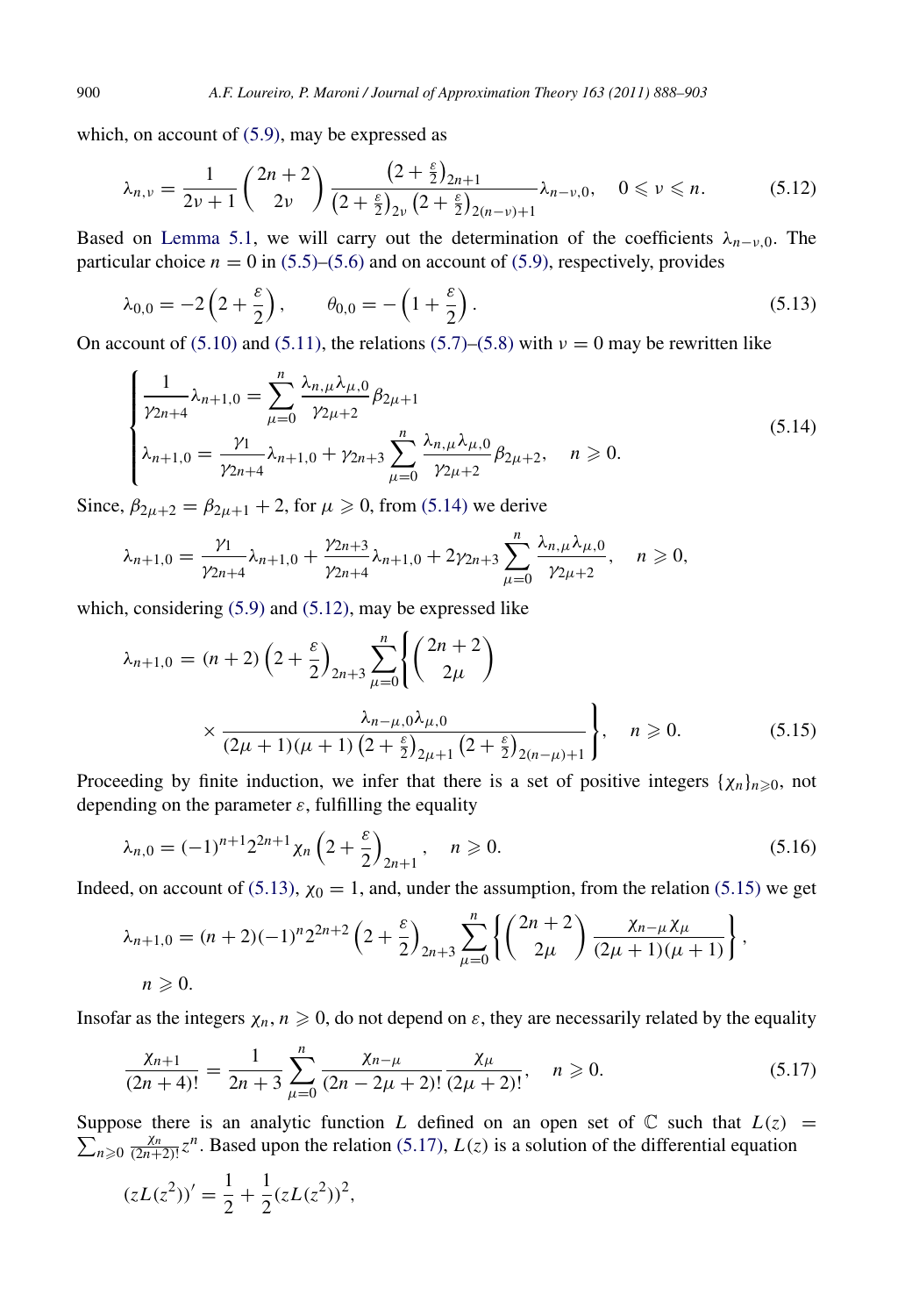whence the conclusion  $zL(z^2) = \tan(\frac{z}{2})$ . Following for example [\[21,](#page-14-28)[40\]](#page-15-6) and denoting by  $\mathfrak{G}_{2n}$ the *unsigned Genocchi numbers*, it is possible to write

$$
\tan\left(\frac{z}{2}\right) = \sum_{n\geqslant 0} \mathfrak{G}_{2n+2} \frac{z^{2n+1}}{(2n+2)!};
$$

Therefore,  $\chi_n = \mathfrak{G}_{2n+2}$  and [\(5.16\)](#page-12-5) becomes

$$
\lambda_{n,0}=(-1)^{n+1}2^{2n+1}\mathfrak{G}_{2n+2}\left(2+\frac{\varepsilon}{2}\right)_{2n+1},\quad n\geqslant 0.
$$

Inserting in [\(5.12\),](#page-12-1) this last equality with  $n - \mu$  instead of *n*, we obtain [\(5.3\)](#page-10-2) and, on account of  $(5.10)$ , we obtain  $(5.4)$ .  $\Box$ 

The unsigned Genocchi numbers are directly related to the *Bernoulli numbers*  $\mathfrak{B}_n$  via  $\mathfrak{G}_{2n}$  =  $2(1 - 2^{2n})\mathfrak{B}_{2n}$ , where  $\mathfrak{B}_n$  are defined by [\[21](#page-14-28)[,40\]](#page-15-6)

.

$$
\frac{z}{e^z - 1} = 1 - \frac{1}{2}z + \sum_{n \ge 1} (-1)^{n+1} \mathfrak{B}_{2n} \frac{z^{2n}}{(2n)!}
$$

This last result could also be achieved by using the well-known expression of the Laguerre polynomials.

# 6. Concluding remarks

The  $\mathcal O$ -Appell orthogonal polynomial sequences are part of a wider collection of polynomials satisfying the Hahn's property, the so-called  $\mathcal{O}$ -classical polynomials: a MOPS  $\{B_n\}_{n\geq 0}$  is said to be  $\mathscr O$ -classical whenever  $\{B_n^{[1]}(\cdot;\mathscr O)\}_{n\geq 0}$  is also a MOPS. For instance, the Laguerre polynomials of parameter  $\varepsilon/2$  are  $\mathscr{F}_{\varepsilon}$ -Appell and  $\mathscr{F}_{\varepsilon}$ -classical. In the first author's thesis [\[27\]](#page-14-29), all the  $\mathscr{F}_{\varepsilon}$ -classical polynomials were determined where, apart from the  $\mathscr{F}_{\varepsilon}$ -Appell ones, the Jacobi polynomials of parameters  $(\frac{\varepsilon}{2}, \mu - \frac{\varepsilon}{4})$  (with  $4\mu - \varepsilon \neq -4(n+1)$  and  $4\mu + \varepsilon \neq -4n$  for any integer  $n \geq 0$ ) were found. The MPS of the  $\mathscr{F}_{\varepsilon}$ -derivatives of these latter,  $\{B_n^{[1]}(\cdot;\mathscr{F}_{\varepsilon})\}_{n\geq 0}$ , is also a Jacobi sequence of parameters  $(\frac{\varepsilon}{2}, \mu - \frac{\varepsilon}{4} + 2)$ . In general, the determination and characterization of all the  $\mathcal O$ -classical polynomials have some inherent technical difficulties that sometimes are hard to overcome and the more complicate the operator  $\mathcal O$  is, the more laborious the resolution becomes. After the proof of the nonexistence of the orthogonal  $\mathscr{G}_{\varepsilon,\mu}$ -Appell sequences, remains the open question of the determination and characterization of the  $\mathcal{G}_{\varepsilon,\mu}$ -classical polynomials.

## Acknowledgments

Research partially supported by Centro de Matematica da Universidade do Porto (CMUP), ´ financed by Fundação para a Ciência e Tecnologia –  $FCT$  (Portugal) – through the programs POCTI and POSI, with national and European Community structural funds. The first author would like to thank FCT (Portugal) by the support given through POCI 2010 (Programa Operacional Ciência e Inovação 2010) [SFRH/BD/17569/2004 ]. Both authors would like to thank the referees for their valuable comments.

# References

- <span id="page-13-1"></span>[1] W.A. Al-Salam, Characterization theorems for orthogonal polynomials, in: P. Nevai (Ed.), in: Orthogonal Polynomials: Theory and Practice, vol. C294, Kluwer, Dordrecht, 1990, pp. 1–23.
- <span id="page-13-0"></span>[2] A. Angelescu, Sur les polynômes orthogonaux en rapport avec d'autres polynômes, Bull. de la Soc. de Sc. de Cluj Roumanie 1 (1921–23) 44–59.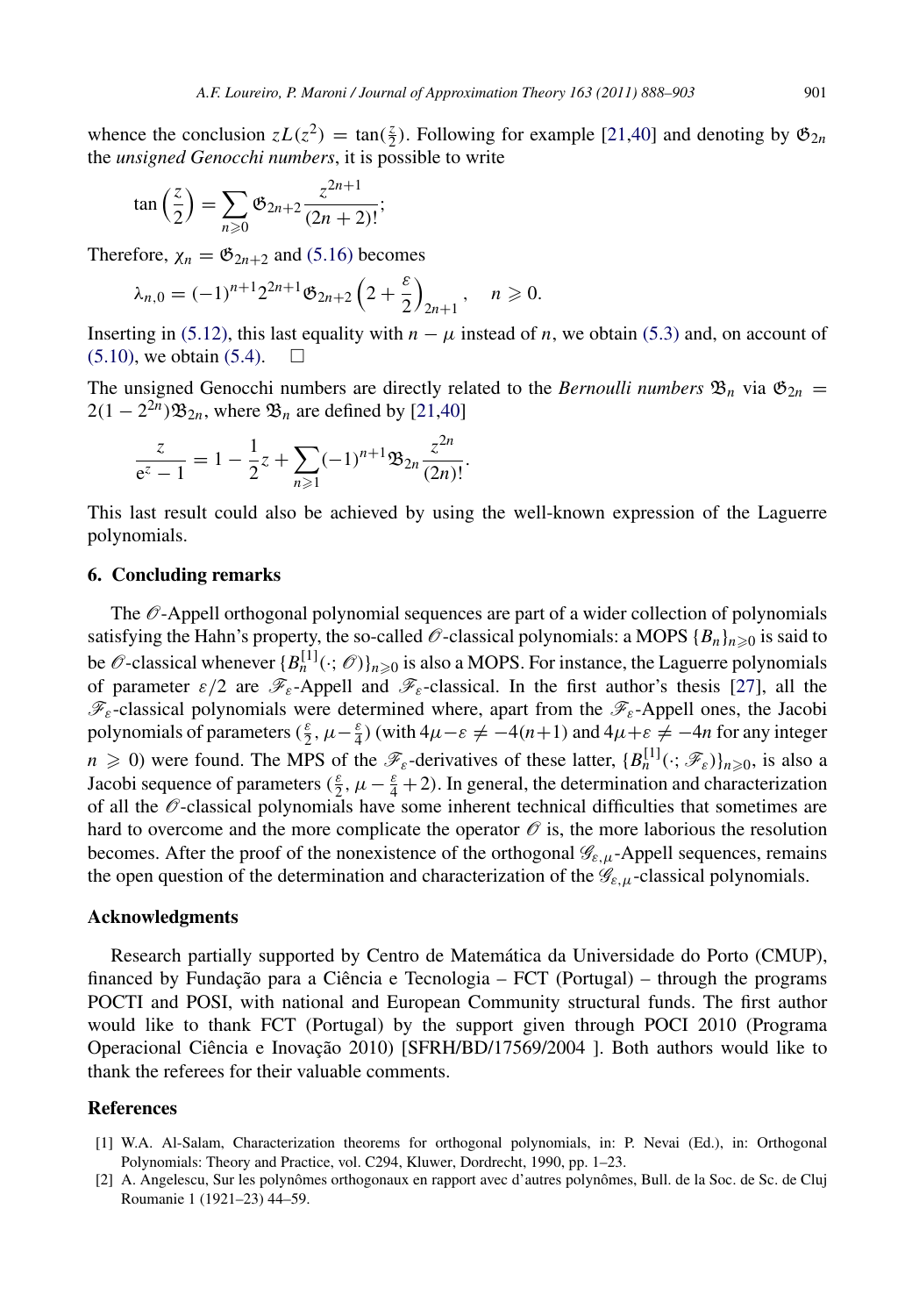- <span id="page-14-11"></span>[3] P. Appell, Sur une classe de polynômes, Ann. Sci. de l'Ecole Norm. Sup. 2 (9) (1880) 119–144.
- <span id="page-14-3"></span>[4] P. Barrucand, D. Dickinson, On cubic transformations of orthogonal polynomials, Proc. Amer. Math. Soc. 17 (4) (1966) 810–814.
- <span id="page-14-24"></span>[5] E.T. Bell, An algebra of sequences of functions with an application to the Bernoullian functions, Trans. Amer. Math. Soc. 28 (1) (1926) 129–148.
- <span id="page-14-25"></span>[6] E.T. Bell, Certain invariant sequences of polynomials, Trans. Amer. Math. Soc. 31 (3) (1929) 405–421.
- <span id="page-14-12"></span>[7] Y. Ben Cheikh, On obtaining dual sequences via quasi-monomiality, Georgian Math. J. 9 (2002) 413–422.
- <span id="page-14-13"></span>[8] Y. Ben Cheikh, Some results on quasi-monomiality, Appl. Math. Comput. 141 (2003) 63–76.
- <span id="page-14-21"></span>[9] Y. Ben Cheikh, M. Gaied, Dunkl-Appell d-orthogonal polynomials, Integral Transforms Spec. Funct. 18 (2007) 581–597.
- <span id="page-14-14"></span>[10] Y. Ben Cheikh, H.M. Srivastava, Orthogonality of some polynomial sets via quasi-monomiality, Appl. Math. Comput. 141 (2003) 415–425.
- <span id="page-14-15"></span>[11] C. Cesarano, Monomiality principal and Legendre polynomials, in: G. Datolli, H.M. Srivastava, C. Cesarano (Eds.), Advanced Special Functions and Integration Methods (Melfi, 2000), Aracne Editrice, 2001, pp. 147–164.
- <span id="page-14-4"></span>[12] T.S. Chihara, On kernel polynomials and related systems, Boll. Unione Mat. Ital. 19 (3) (1964) 451–459.
- <span id="page-14-9"></span>[13] T.S. Chihara, An Introduction to Orthogonal Polynomials, Gordon and Breach, New York, 1978.
- [14] T.S. Chihara, Indeterminate symmetric moment problems, J. Math. Anal. Appl. 85 (1982) 331–346.
- <span id="page-14-10"></span>[15] L.M. Chihara, T.S. Chihara, A class of nonsymmetric orthogonal polynomials, J. Math. Anal. Appl. 126 (1987) 275–291.
- <span id="page-14-16"></span>[16] G. Dattoli, Hermite-Bessel and Laguerre-Bessel functions: a by-product of the monomiality principle, in: D. Cocolicchio, G. Dattoli, H.M. Srivastava (Eds.), Advanced Special Functions and Applications (Melfi, 1999), Aracne Editrice, Rome, 2000, pp. 83–95.
- <span id="page-14-17"></span>[17] G. Dattoli, H.M. Srivastava, C. Cesarano, The Laguerre and Legendre polynomials from an operational point of view, Appl. Math. Comput. 124 (2001) 117–127.
- <span id="page-14-5"></span>[18] D. Dickinson, S.A. Warsi, On generalized Hermite polynomials and a problem of Carlitz, Boll. Unione Mat. Ital. 18 (1963) 256–259.
- <span id="page-14-26"></span>[19] M. Domaratzki, Combinatorial interpretations of a generalization of the Genocchi numbers, J. Integer Seq. 7 (2004) 11. Article 04.3.6 (electronic).
- <span id="page-14-20"></span>[20] K. Douak, The relation of the *d*-orthogonal polynomials to the Appell polynomials, J. Comput. Appl. Math. 70 (1996) 279–295.
- <span id="page-14-28"></span>[21] D. Dumond, D. Foata, Une propriété de symétrie des nombres de Genocchi, Bull. Soc. Math. France 104 (4) (1976) 433–451.
- <span id="page-14-27"></span>[22] R. Ehrenborg, E. Steingrímsson, Yet another triangle for the genocchi numbers, European J. Combin. 21 (2000) 593–600.
- <span id="page-14-23"></span>[23] A. Genocchi, Intorno all'espressione generale de'numeri Bernoulliani, Ann. Sci. Mat. Fis. 3 (1852) 395–405.
- <span id="page-14-6"></span>[24] J.S. Geronimo, W. Van Assche, Orthogonal polynomials on several intervals via a polynomial mapping, Trans. Amer. Math. Soc. 308 (1988) 559–581.
- <span id="page-14-18"></span>[25] A. Ghressi, L. Kherigi, A new characterization of the generalised hermite linear form, Bull. Belg. Math. Soc. Simon ´ Stevin 15 (2008) 1–7.
- <span id="page-14-19"></span>[26] M.X. He, P.E. Ricci, Differential equations of Appell polynomials via factorization method, J. Comput. Appl. Math. 139 (2002) 231–237.
- <span id="page-14-29"></span>[27] Ana F. Loureiro, Hahn's generalised problem and corresponding Appell polynomial sequences, Ph.D. Thesis, University of Porto, 2008.
- <span id="page-14-0"></span>[28] Ana F. Loureiro, P. Maroni, Quadratic decomposition of appell sequences, Expo. Math. 26 (2008) 177–186.
- <span id="page-14-22"></span>[29] E. Lucas, Theorie des nombres. Tome premier: Le calcul des nombres entiers, le calcul des nombres rationnels, la ´ divisibilité arithmétique, Gauthier – Villars et Fils, Impremeurs-Libraires, Paris (1891) Reprint: Éditions Jacques Gabay, Paris, 1991.
- <span id="page-14-7"></span>[30] P. Maroni, Sur la décomposition quadratique d'une suite de polynômes orthogonaux, I, Riv. di Mat. Pura ed. Appl. 6 (1990) 19–53.
- <span id="page-14-1"></span>[31] P. Maroni, Une théorie algébrique des polynômes orthogonaux. Application aux polynômes orthogonaux semiclassiques, in: C. Brezinski, et al. (Eds.), Orthogonal Polynomials and their Applications, in: IMACS Ann. Comput. Appl. Math., vol. 9, 1991, pp. 95–130.
- <span id="page-14-2"></span>[32] P. Maroni, Variations around classical orthogonal polynomials. connected problems, J. Comput. Appl. Math. 48 (1993) 133–155.
- <span id="page-14-8"></span>[33] P. Maroni, Sur la décomposition quadratique d'une suite de polynômes orthogonaux, II, Portugal. Math. 50 (1993) 305–329.